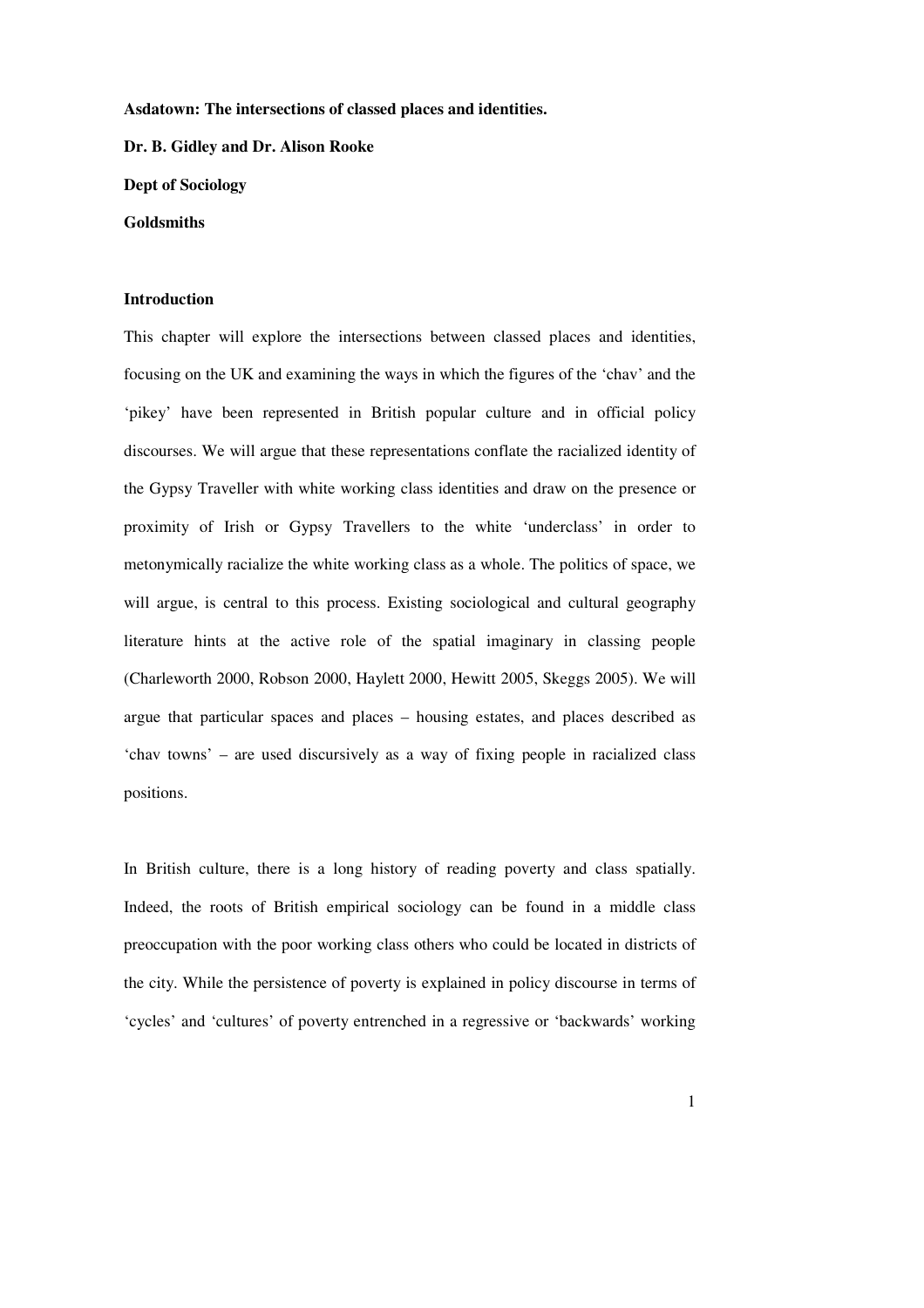class, we will argue that what is regressive – and tainted by its Victorian imperialist history – is the persistent classing gaze which fixes working class people in place.

### **The role of place in poverty**

'Our cities were long ago sectioned into poorer and richer areas and… socially the distance between the poorest areas and the rest of the city was vast' (Mumford and Power 2004: 14).

At the turn of the nineteenth and twentieth century, the maps produced by Charles Booth represented cartographically the intensity of poverty in London, showing how poverty was geographically concentrated (Gidley 2000). A century later, the New Labour government published an Index of Multiple Deprivation (IMD), mapping the whole of the UK by intensity of a variety of forms of poverty (2001, revised in 2004). The IMD revealed the striking continuity of the geographical concentration of poverty across time (Davey Smith et al 2001, *Economist* 2001, Vaughan et al 2005).<sup>i</sup>

There has subsequently been debate as to whether such deprived areas impart what the Social Exclusion Unit calls 'area effects' to their residents in which a 'culture' of 'worklessness' becomes the norm (Lupton 2003a).<sup>ii</sup> As Hirsch writes, the correlation of place and poverty 'appears to have increased in recent years, with concentrations of disadvantage becoming more acute and people's long term prospect of escaping disadvantage more heavily influenced by geography' (Hirsch 2004: 16). The influence of geography on poverty has increased in part as some neighbourhoods are identified as ripe for 'regeneration' or 'gentrification' while others, such as outer city and post-industrial areas, continue to decline economically, their residents moving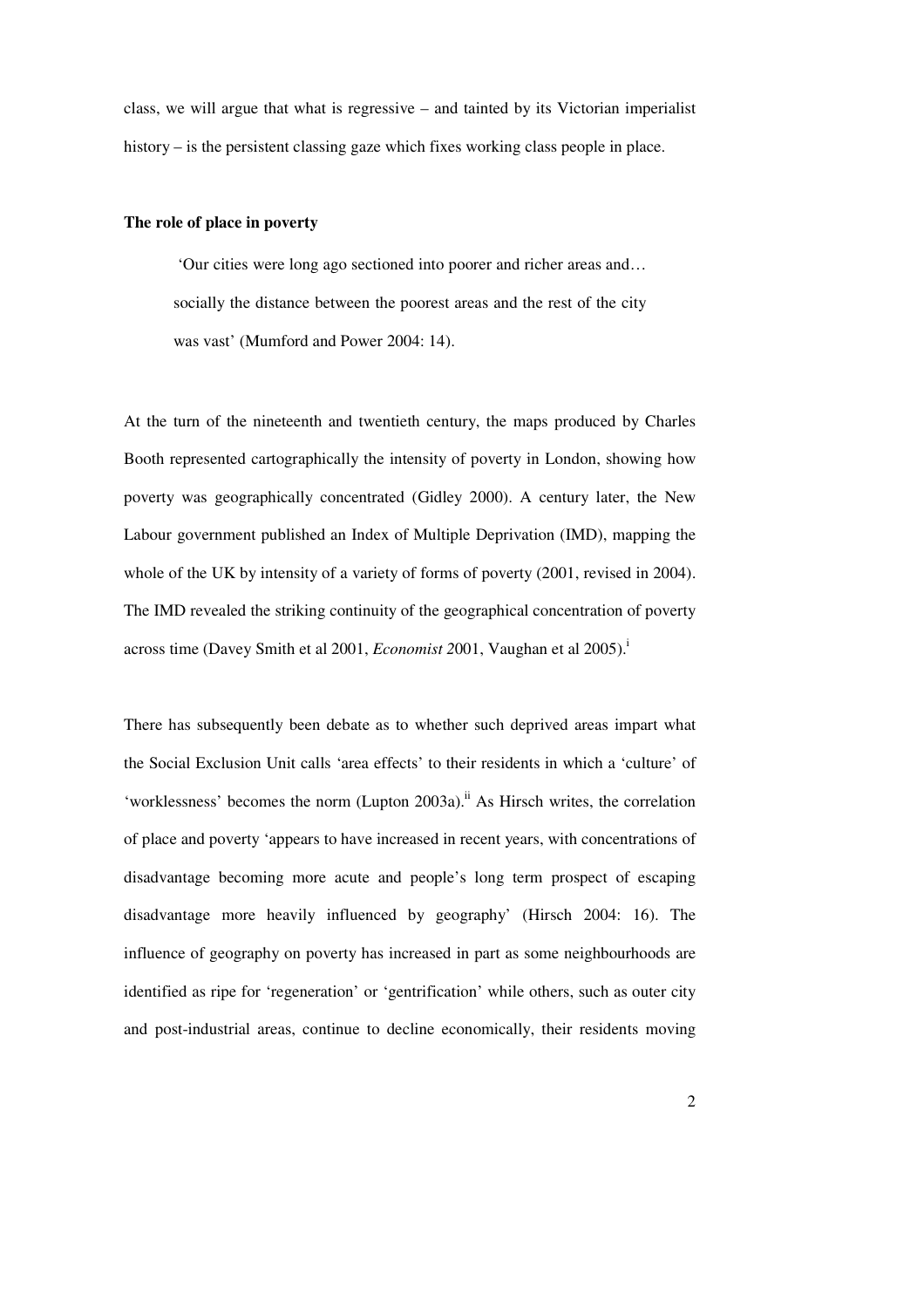further into poverty (see Paton, this volume, Lupton 2003b). This phenomenon has been described in terms of 'postcode poverty', as disadvantage becomes geographically concentrated and acute and the possibilities of escaping poverty are increasingly circumscribed by poverty.

Certainly, research shows that, in poor areas, there is an interaction between 'deficits' in several different forms of 'capital', which drives the persistence of poverty in certain areas (Piachaud 2002). A concentration of poverty can be compounded, for example, by high rates of crime and other dangers, poor reputation and inadequate schooling. Research since the 1950s and 1960s, including the Plowden Report (Central Advisory Council for Education 1967), has shown that low educational attainment is a feature of poor neighbourhoods (Lupton 2004). This persists today: Lupton's (2004) work evidences the fact that school quality tends to be lower in high poverty areas than others. Similarly, many deprived areas are 'labour market deprived'; different forms of isolation, both social and geographic, of many deprived communities, may make it difficult for residents to get in touch with work opportunities and form the networks essential to creating such opportunities in the first instance (Smith 1999). In outer city areas, such as Newtown<sup>iii</sup>, the area discussed in this chapter, this is largely about geographic isolation, often exacerbated by lack of transport. But in inner city areas, too, research shows that people can experience equally intense social isolation: many residents' geographies can be extremely circumscribed and constrained (Crabbe et al 2006, Räthzel 2008, Reay and Lucey 2000, Rooke et al 2005). Deprived areas may have a stigma attached to them in public opinion, and people from these areas may be discriminated against in their obtaining paid employment. So for example, Atkinson and Kintrea (cited by Lupton 2003a)

Comment: Not in bibliography – please addd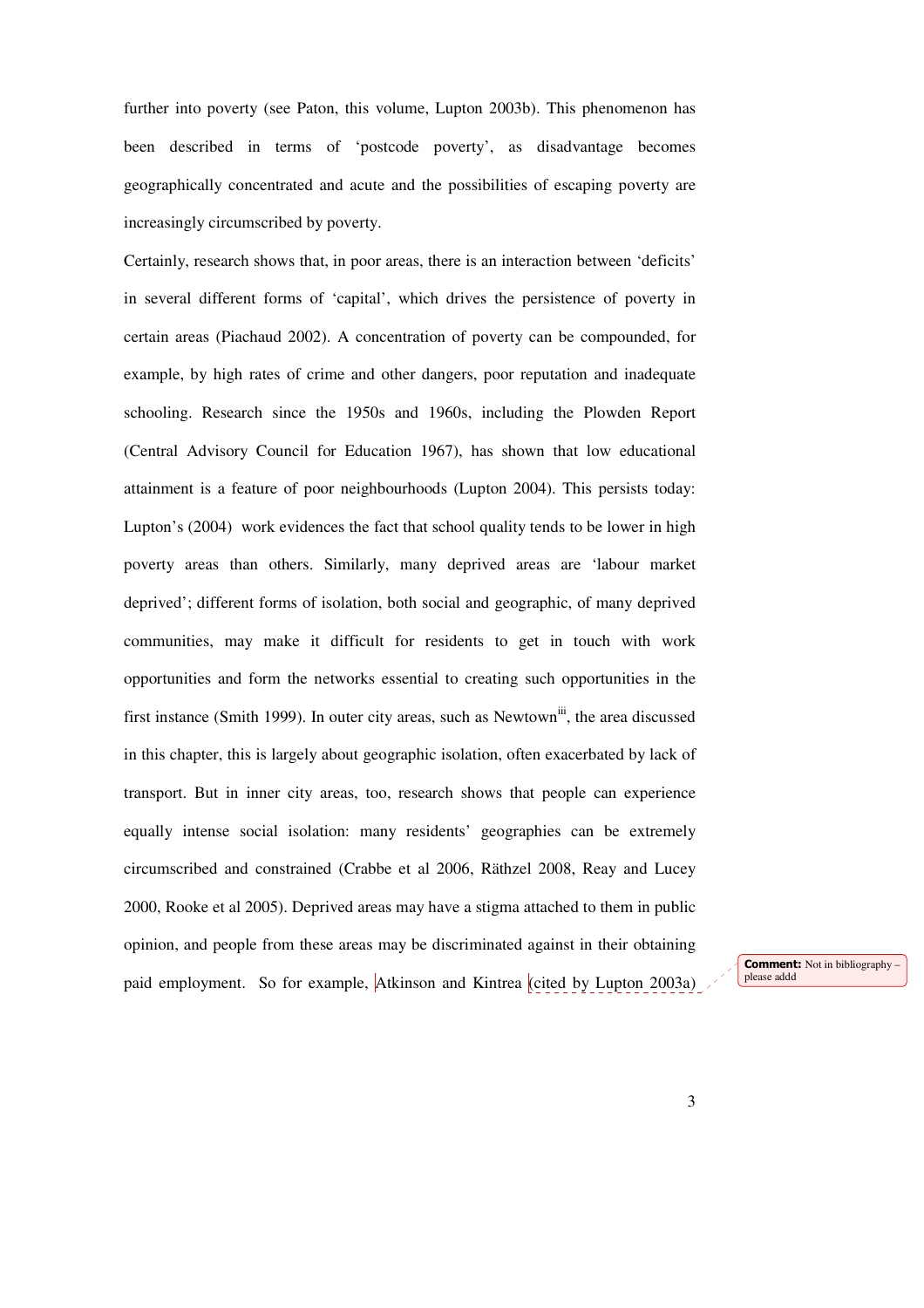found that the perceived 'reputation' of an area was important in structuring residents' perception of opportunities in the wider community.

### **Difficult spaces: Newtown**

In this chapter we discuss the process by which certain kinds of places (specific estates) that contain certain kinds of people (the 'underclass') are characterized in terms of a pathological lack, relating one micro-level case study, that of Newtown, to macro level discourse. Newtown sits on the outskirts of London. A large part of the town is made up of an estate of social housing built in the inter-war years, 'Hopefields'. Newtown in general and Hopefields in particular appear in the 2001 census as having high indicators of 'deprivation' and 'social exclusion<sup>iv</sup>'. Hopefields was the location of the Newtown Neighbourhood Project, an action research project conducted by Real Strategies Ltd, West Kent Extra and the Centre for Urban and Community Research at Goldsmiths, University of London. The project set out to understand patterns of neighbourliness in this estate, which was widely described by agencies working there as 'hard to reach', 'difficult' and having problems with 'antisocial behaviour'. The project carried out interviews with these agencies, and then interviews with residents of the estate, both of which we will draw on in this chapter. The project also used more participatory methods in order to use research as a tool for making concrete improvements in the area (Gidley et al  $2008$ ).<sup>v</sup>

This area in general (and in particular two streets on the Hopefields estate: Orange Grove and Flower Street) has suffered a negative reputation. In interviews with representatives of local agencies with a role of addressing social exclusion, this area and the two streets in particular were often differentiated from other streets in the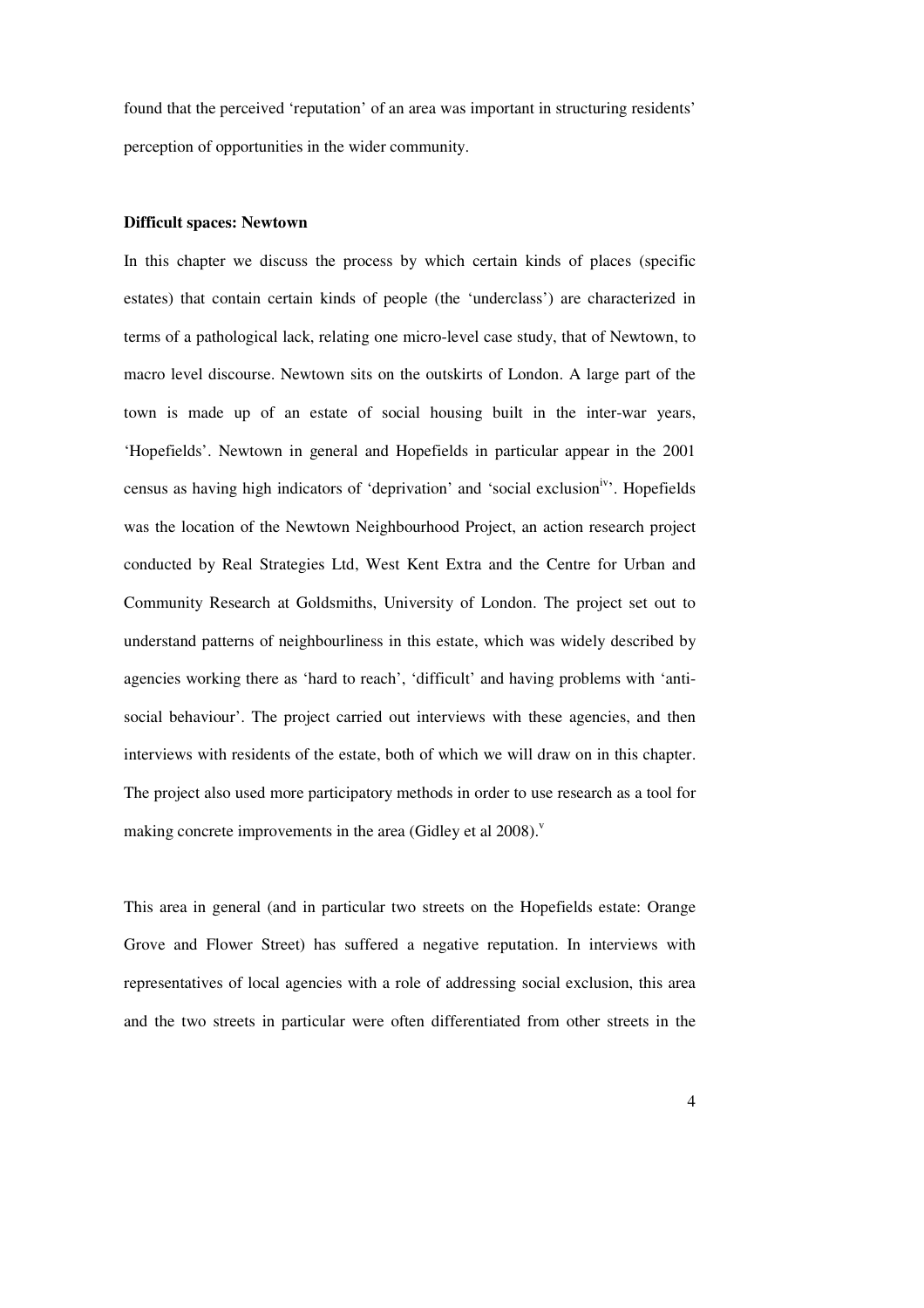location. Residents of these streets were perceived in a negative way by virtue of merely residing there. This appeared to have been the case for a long time. The agencies considered residents from these streets to make high levels of demands on services. Agencies discussed this population as lacking self-help skills, having health and social care problems associated with smoking and poor diet, having high levels of rent arrears and debt and benefit problems. As several interviewees iterated when approached with a proposal for an action research project: 'You will never get anything off the ground there'. This perception has been passed on to residents themselves, and experienced as shameful, with, for example, interviewees describing never naming the streets they came from when meeting new people. This chapter examines the process by which such 'area effects' work, how proper nouns – place names like Orange Grove and Flower Street – become metonyms for narratives of abjection, serving to fix classed subjects in place.

### **The classing gaze: scopic regimes of class**

'[T]he conditions of emergence of a particular discursive class group … were articulated, not through economic ordering, but rather through the use of moral and cultural categories' (Finch 1993: 11).

In the empirical research into the spatial concentration of poverty described above, the concepts which frame the analysis – deprivation, worklessness, deficit, poverty – are not neutral, but rather are already *moral* terms drawing their explanatory power from bourgeois moral regimes with deep cultural roots. We can see the deployment and development of such moral regimes at work in the ways in which class was envisaged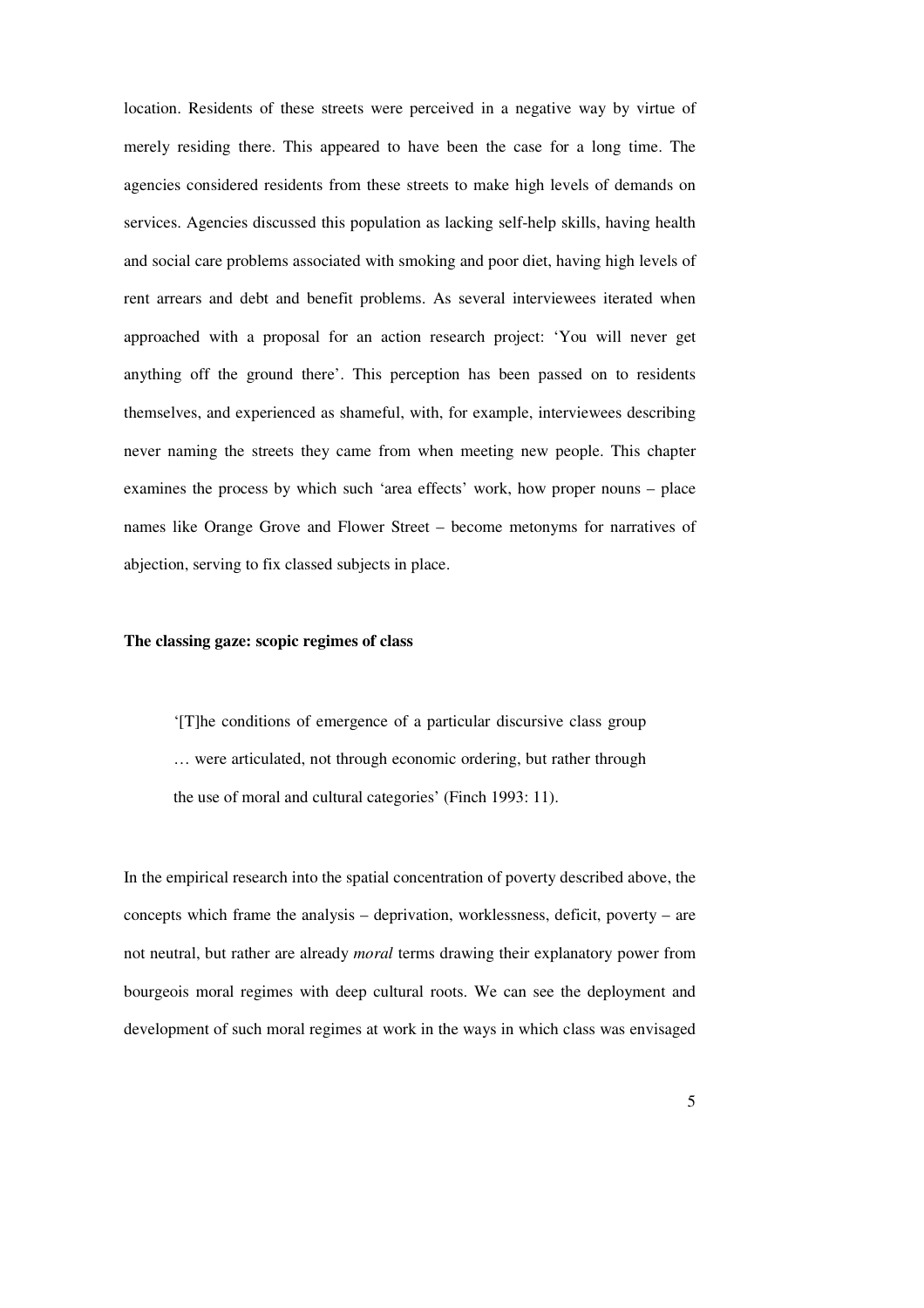– and thus made visible – by the early figures of British social science (Stedman Jones 1984, Gidley 2000). The classification used by statisticians today to frame class derive from the pioneering work of Charles Booth at the end of the nineteenth century, which grouped the different people of London into eight classes, from Class A at the bottom to H at the top. His schema was adopted for the 1911 Census and thus 'became the basis of all succeeding official analyses of social class' (Scott 1990: 84- 90).

Booth mapped the streets of London by these class categories, using a system of visual recognition to allocate them. The bottom two (A and B) of Booth's classes were the 'residuum', the surplus population, colour-coded with the darkest colours on his map.

'A. The lowest class, which consists of occasional labourers, street sellers, loafers, criminals, and semi-criminals... little regular family life... homeless outcasts... of low character... Their life is the life of savages... They degrade whatever they touch, and as individuals are perhaps incapable of improvement

B. Casual earnings, very poor [including many] who from shiftlessness, helplessness, idleness, or drink, are inevitably poor... [This is] the "leisure class" amongst the poor' (in Fried and Elman 1969: 11-14).

**Comment:** Can you check this last bit, I'm wondering if some meaning is lost in the '…' cut. I can figure out the general tone re 'the leisure class' but this is not entirely obvious.

Booth and other early urban explorers, such as Henry Mayhew and Friedrich Engels, entered the urban underworlds of the industrial metropolis with a desire to make sense of emerging urban industrialisation and the resultant conditions that the working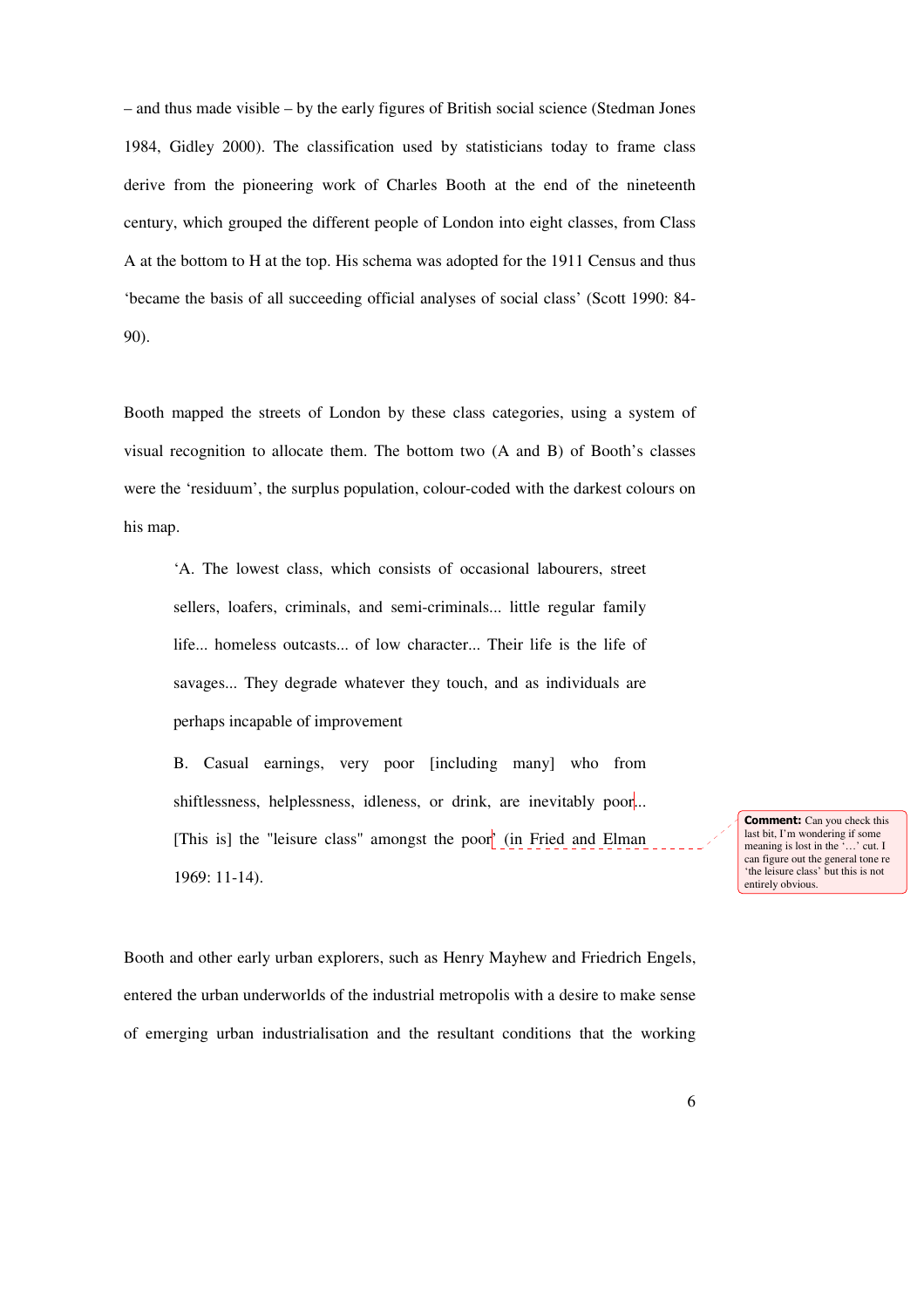classes were living in. These early sociological explorations were integral to the development of a Victorian bourgeois imaginary which produced the working class as almost less than human and in need of cultural reform and civilisation. As Stallybrass and White (1985), for example, have noted, the framing of class in these texts was informed by a particular set of moralizing tropes and figures (see Wilson-Kovacs, this volume). In the remainder of this section, we will briefly look at some such tropes, before demonstrating their remarkable persistence in both policy discourse and popular culture.

One such trope is the association of the working class with various forms of *incivility*, judged against a bourgeois standard. For example, Engels, one of the earliest urban explorers, writing in the 1840s, condemned the Irish who made up a large percentage of the working class people he observed in Manchester for their drinking habits:

'Drink is the only thing which makes the Irishman's life worth having... his crudity, which places him but little above the savage, his contempt for all humane enjoyments, in which his very crudeness makes him incapable of sharing, his filth and poverty, all favour drunkenness. The temptation is great, he cannot resist it, and so when he has money he gets rid of it down his throat.' (1973: 118)

A key form of incivility the social investigators associated with the working class was *sexual excess*. A central theme throughout Engels' work is the ways in the conditions of urbanisation under capitalism loosened the bonds of family and patriarchy leading to sexual immorality in the overcrowded conditions of the factory and the slum. Engels wrote of the 'filthy language' to which women are exposed on the factory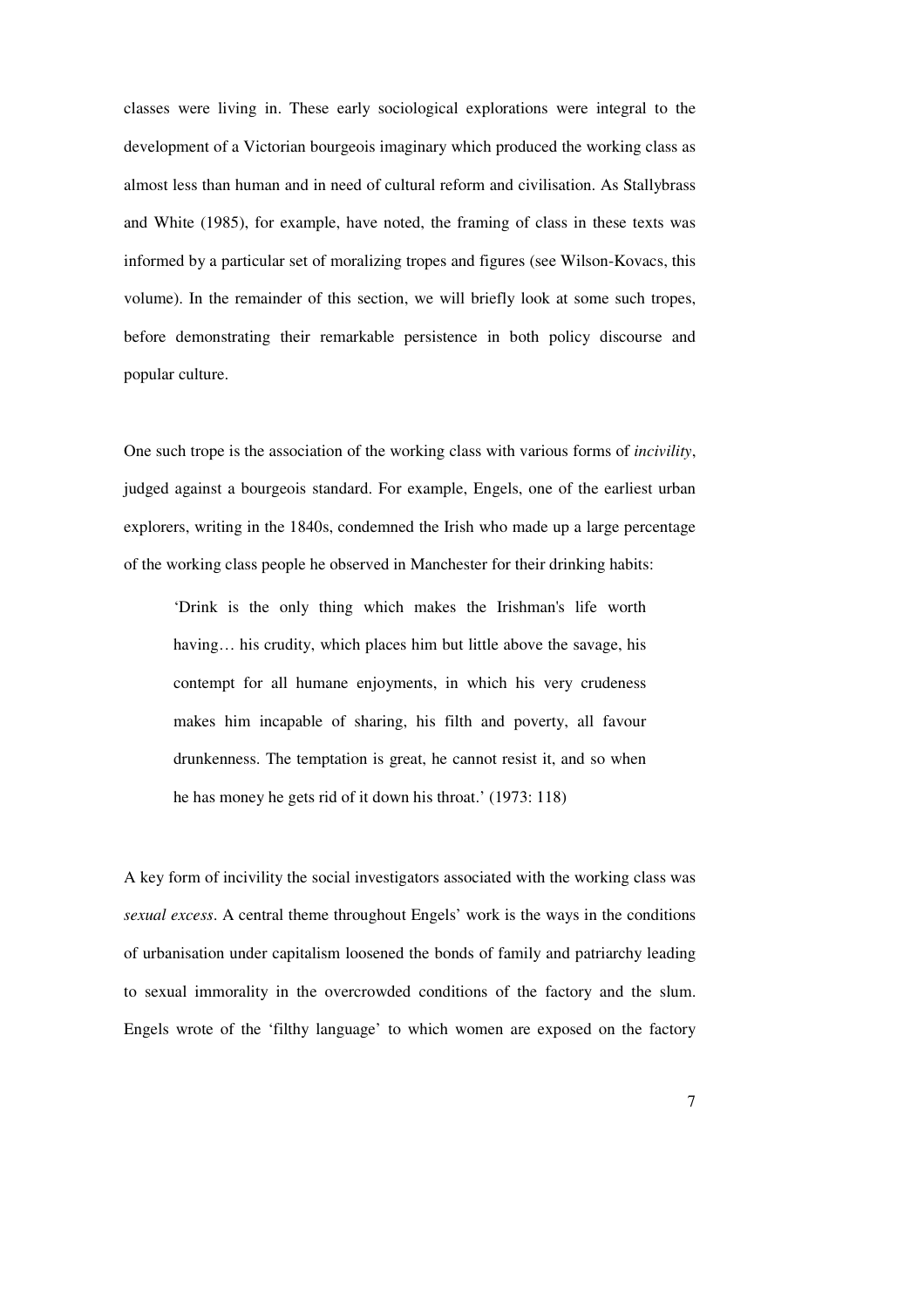floor, where men are 'unsexed' and women are deprived of their 'womanliness' through physical labour. Financial independence under industrial capitalism led, for Engels, to a concern about the dangers of women falling into prostitution, as well as 'immorality, illegitimacy, the breakdown of family life, and bestial excess' (Wilson 1992: 73). The Victorian imaginary of the working classes and their unruly sexualities was deeply erotic: Walkowitz's (1994) and Weeks' (1989) work shows how the imaginaries of middle class reformers were realized in a concern with regulating working class women's sexualities through legislation and education.

In fact, it was not just the sexual *behaviour* of the working class that the middle class investigators found disgusting (but also desirable  $\mathbf{v}^{(i)}$ ): their very *bodies* were seen as excessively sexual, indeed excessive in general. The excessiveness of working class bodies in this discourse is understood by Stallybrass and White (1985) through Bakhtin's (1968, 1981) concepts: the working class body was figured as *grotesque*, infinitely permeable and spilling out, in contrast to the disciplined 'classical' body of bourgeois ideals.

Along with the corporeal excessiveness of the working class, middle class observers identified them with excessive forms of display and decoration. Mayhew's writing produces a taxonomy of the exotic dress and decorative practices of working class 'tribes' such as the costermongers with their baggy trousers, jewellery, tattoos. The late  $19<sup>th</sup>$  century figure of the 'gent' or 'swell', a working class man inappropriately dressed in high fashion clothing, as satirized in music hall songs and the comic character Ally Sloper continued to frame working class subcultures in terms of sartorial excess (Walkowitz 1994).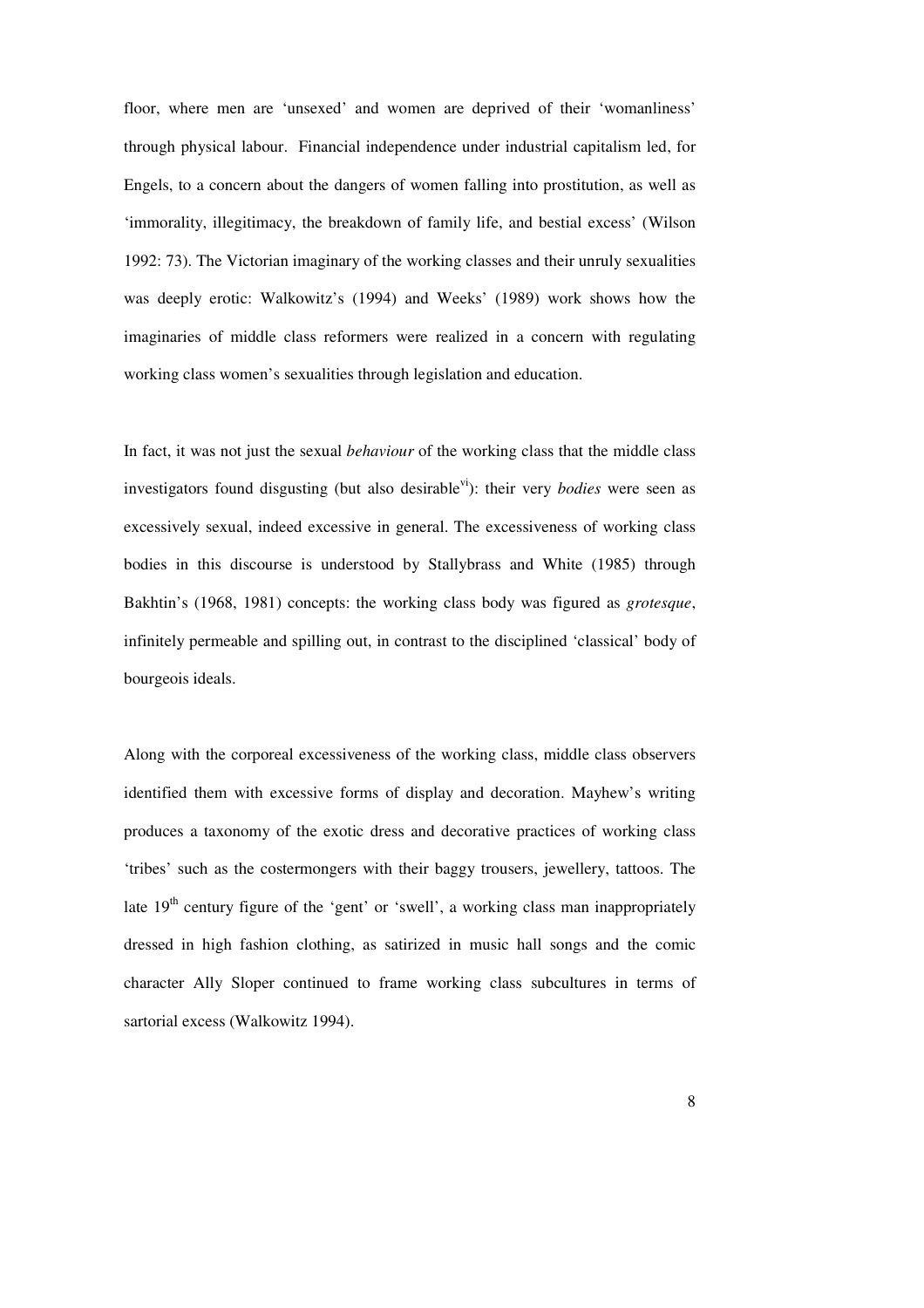The nineteenth century parents of social science such as Booth and Mayhew saw the working class as failing to respect the spatial order built into bourgeois morality. On the one hand, these investigators saw the working class as allowing the domestic to spill out of its proper place, the private sphere, into public, just as their bodily excess and ostentatious display of wealth was a spilling out of that which, according to bourgeois morality, ought to remain private. For example, the key indicators of belonging to the lower ranked classes in Booth's visual taxonomy were represented as various forms of spilling out: conducting domestic affairs on the street (for example by arguing loudly), hanging washing in the street and so on. In a departure from his normal scientific language, Booth wrote: 'No sooner do [the casual poor] make a street their own than it is ripe for destruction and should be destroyed' (1903: 186). At the same time, the investigators condemned the working class for allowing the undomesticated into the domestic sphere. Engels, for example, obsessively remarked on the Irish of Manchester keeping animals – in particular pigs, the ultimate signifiers of dirt – in their homes. In fact, for Engels, in the working class home, the domestic/wild distinction that guaranteed the human/animal distinction, was broken down – workers' homes, he wrote, were 'cattle-sheds for human beings' (1973: 82) – rendering the proletariat infra-human. As the pigs became domestic, the proles became feral.

# **The working class as race apart**

'… it is not surprising that the working class has gradually become a race apart from the English bourgeoisie.' (Engels 1973: 14)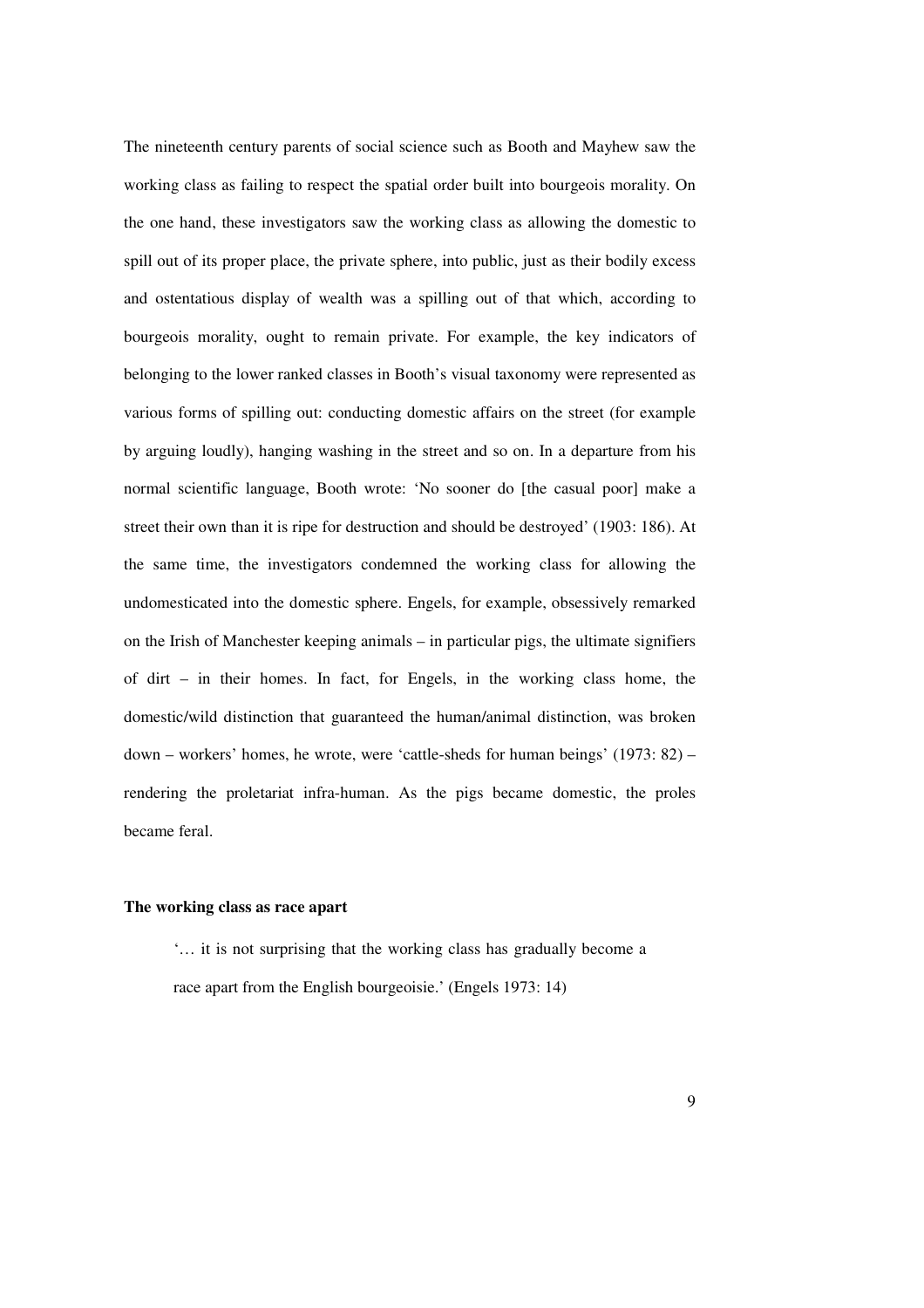Crucially, each of these tropes – incivility, sexual immorality, bodily excess, excessive decoration and disordered space – were modalities through which the working class was *racialized*: constructed as a racial Other. Indeed, Engels constantly used the language of race to frame the proletariat, who he called 'these helots of modern society':

 'in the working men's dwellings in Manchester, no cleanliness, no convenience and consequently no comfortable family life is possible; that in such dwellings only a physically degenerate race, robbed of all humanity, degraded, reduced morally and physically to bestiality, could feel comfortable and at home' (1973: 93).

The presence of the Irish amongst the working class reinforced this racialisation. Irish migrant labourers in the English urban landscape were exotic and abject racial others for the Victorian investigators, but also constituted a *metonym* for the working class, thereby racializing the whole class. Beatrice Potter, one of Booth's assistants, wrote in her diaries that: 'The worse scoundrel is the cockney-born Irishman. The woman is the Chinaman of the place, and drudges as the women of the savage races' (1982: 205). Most dockworkers were Irish and Potter clearly saw them as a race apart: 'lowlooking, bestial, content with their own condition' (ibid), and 'even the best of dockers bear the brand of London cunning and London restlessness' (ibid: 351). In Booth's writings, there is a constant association of Irish Catholics with all the vices of the lower classes: idleness, gambling, drinking, sexual immorality, coarse language: 'The poor Irish, who form the bulk of the Catholic population, are careless, but are naturally devout. They are rough-mannered and fight amongst themselves, or with the police at times, and they drink a great deal' (in Fried and Elman 1969: 160).

10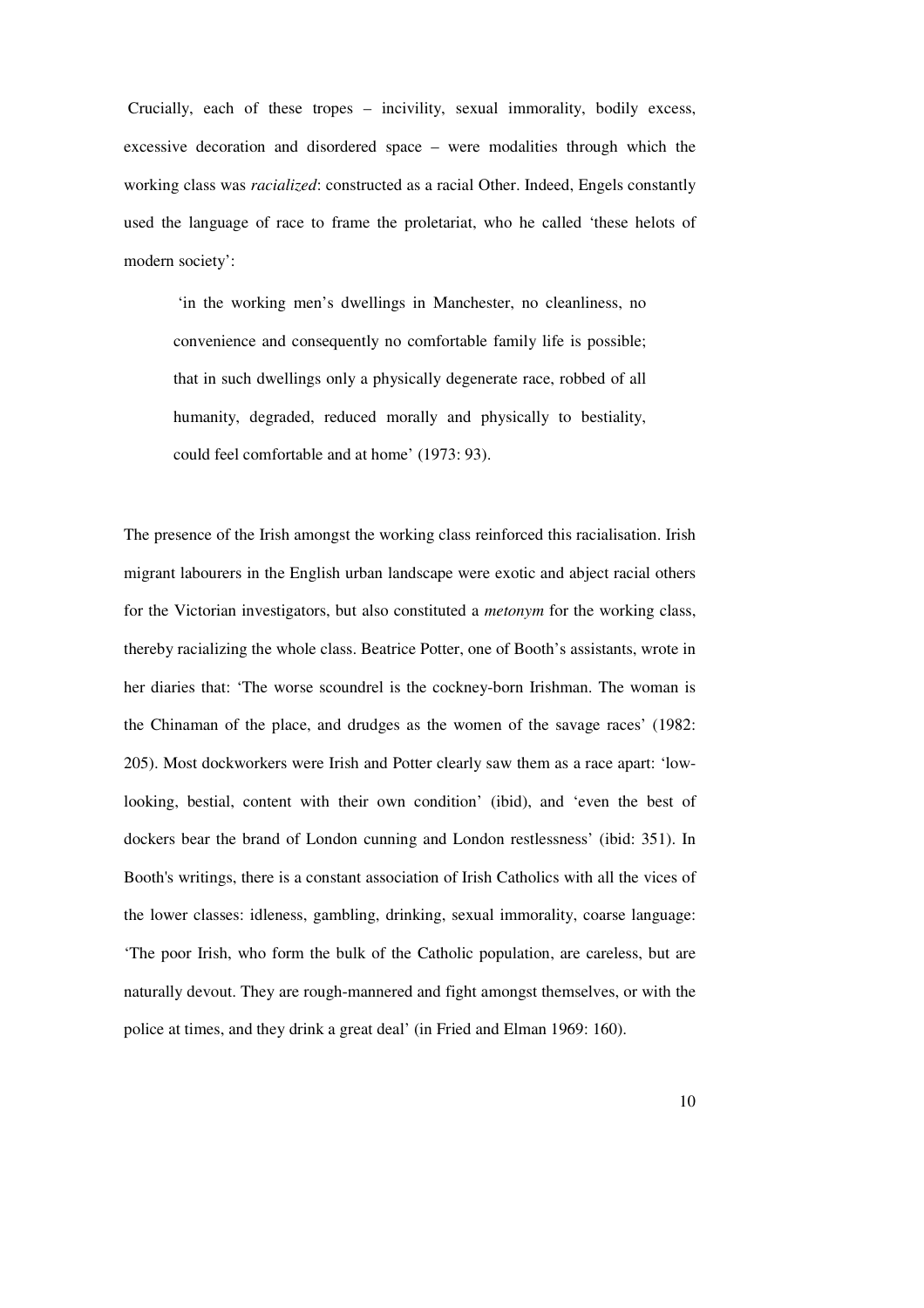We will now move on to argue that this racialisation, alongside the associated moralizing tropes, persists in contemporary middle class depictions of the proletariat. While racializing terms are muted in policy discourse, lingering in the survival of the language of Booth and his contemporaries, they are remarkably explicit in middle class popular culture and coalesce in the figures of the 'chav' and the 'pikey' and in a spatial imaginary which fixes working class people in place.

## **Poor places, poor people**

The tropes discussed above – incivility, sexual immorality, bodily excess, excessive decoration and disordered space – have persisted over the years (Morris 1994), and are clearly in evidence in a range of contemporary discourses, doing considerable performative work in producing classed understandings of both subjectivities and spatialities. In this section, we discuss two spheres in which this occurs. Firstly, within UK New Labour discourse we see a continued concern about unruly and immoral working class bodies, a concern coalescing in certain figures and places which have come to serve as shorthand for incivility, immorality, excess and disorder. As Haylett writes, the policy field works as 'a symbolic regime partly constructed through representations of what "poor people and places" are and should be like according to modernising political imperative', based on putative 'observable differences in the *ways of life* of poor people' (2003: 57).

Crucially, though, these representations of poor people and places, and of the modernizing norm to which they are contrasted, are frequently drawn from the second sphere in which the racialized tropes discussed above circulate: in middle class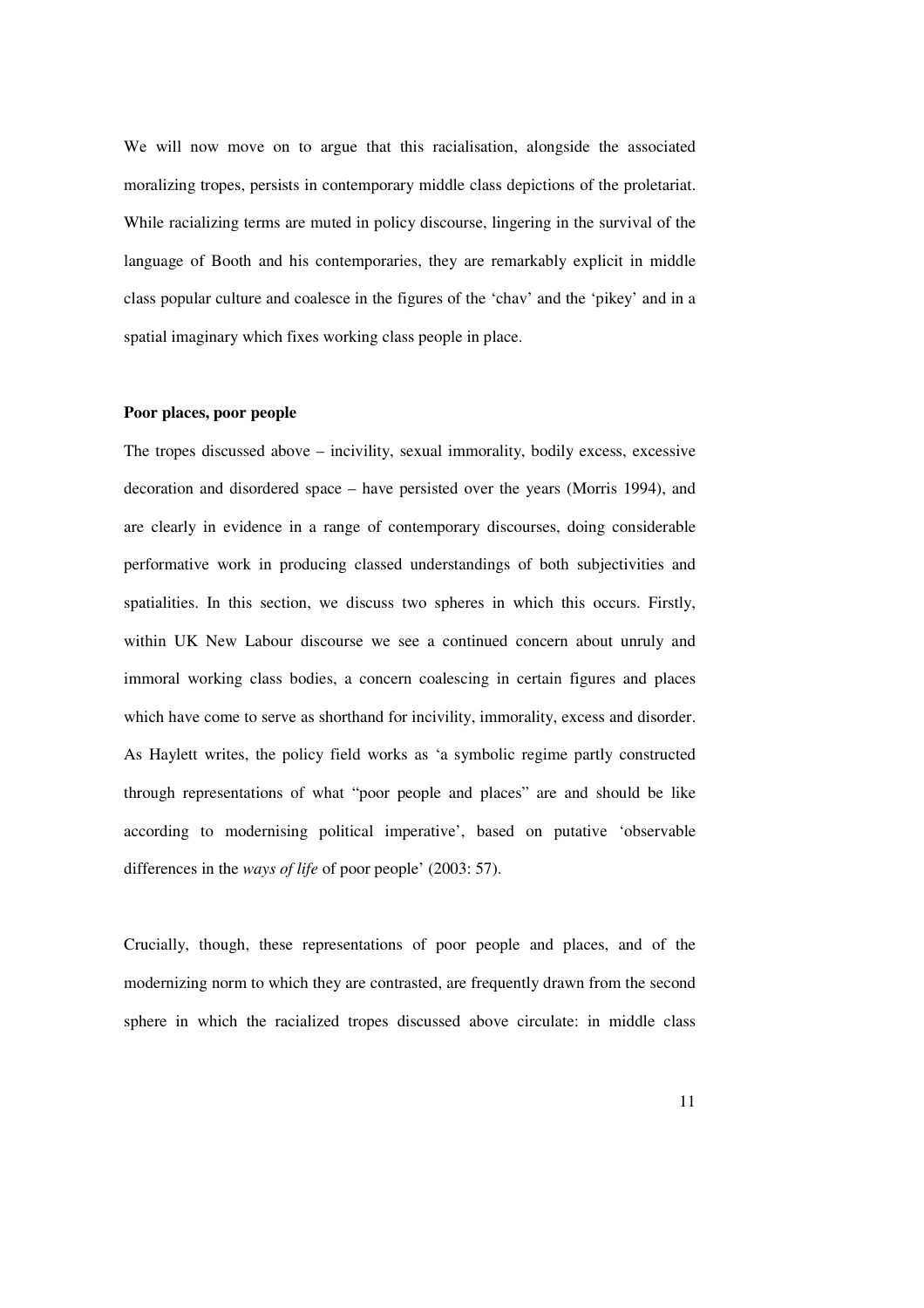popular cultural texts, and their spectacular and demeaning representations of working class bodies and places. In this section, we shall show each of these tropes, from incivility to spatial disorder, persisted today, circulating between and across the spheres of popular culture and policy discourse. We shall also show how some of these tropes were played out in the very local context of Hopefields and Newtown.

### *Working class incivility*

The incivility that Engels and Booth described is today usually described as 'antisocial behaviour', a term that is heavily classed in its inflection and strongly associated in both policy and media discourse with the 'underclass' (Gillies 2005, Levitas 2005, Skeggs 2005, Garrett 2007, Sadler 2008). While politicians have unveiled ever-tougher measures to deal with incivility, from ASBOs and parenting orders to curfews and dispersal zones, middle class popular culture has given us texts like *How to Get an ASBO* (Wallace and Spanner 2006), part of a trend of cruel 'ironic' portrayals of Britain's social housing estates as places of crime,violence and stupidity which use humour in the service of classed contempt.

Hopefields in Newtown is consistently associated with anti-social behaviour in both local policy discourse and in local media representations. For example, an article about Newtown in local paper the *News Shopper* is entitled 'Welcome to Beirut': 'Burnt out cars, joyriding and violence on [Hopefields] in [Newtown] are turning it into an area where residents are "afraid to go about their everyday lives"' (11.4.01). The area is portrayed in this and other articles as an unpleasant place to live where residents feared reprisals to their families if they complained and where complaining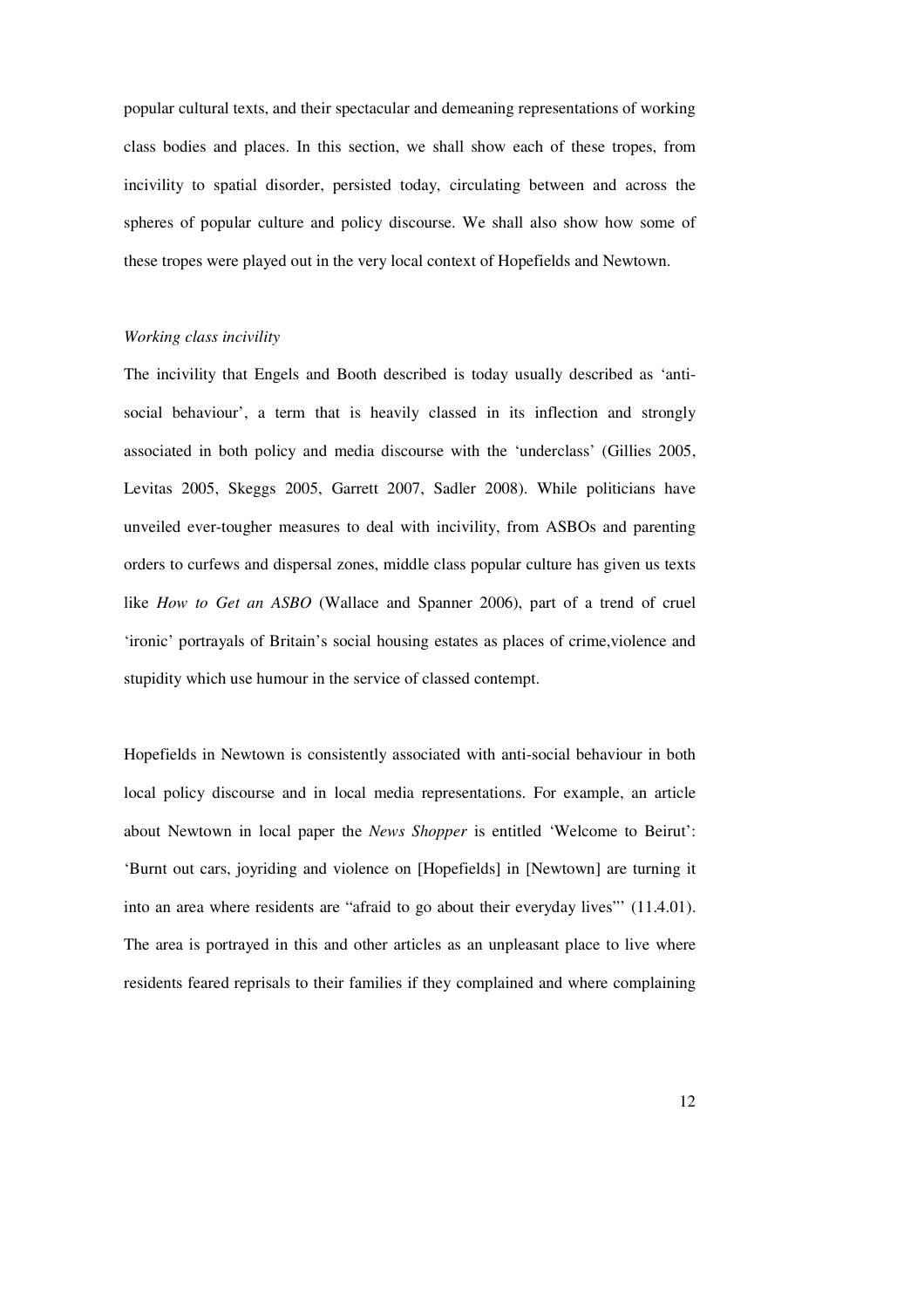to the police was futile. Orange Grove and Flower Street in particular emerge as a 'problem area' for joyriding and 'chicken running'.

These media discourses directly affect the way the area is governed and policed, and the way that agencies providing services to the residents in the area perceive the residents. In interviews with local service providers, more than one interviewee described ASBOs (anti-social behaviour orders) as carried as medals by young people locally. Councillors asked the local police to use ASBOs and curfew orders to deal with joy riding ('Curfew for Estate' 15.11.00) and a dispersal zone was subsequently introduced in parts of Newtown (*The Newtown Messenger,* 9.6.05). A Community Warden was introduced in Newtown to address these issues – but was not allowed to walk the streets of Hopefields because it was considered too dangerous!

## *Sexual and corporeal excess*

Victorian tropes of working class bodily excess continue in contemporary debates around promiscuity, obesity, smoking and health. Again, these tropes are evident in the media and popular culture. In television show such as *You are What You Eat* and *Fat Kids Can't Hunt,* the unruly working class body is repeatedly regulated and educated out of its unhealthy classed habitus by overwhelmingly thin middle class experts. The failure to regulate bodily tastes is firmly located with the lower classes, as with Jamie Oliver educating the working class dinner ladies, children and parents of Greenwich, London, in his *Jamie's School* Dinners programme. But, again, these concerns circulate from popular culture into policy discourse. Oliver went on to launch a 'Feed Me Better' campaign, shortly after which the education secretary, Ruth Kelly, announced investment in improving school meals. And in September 2005 the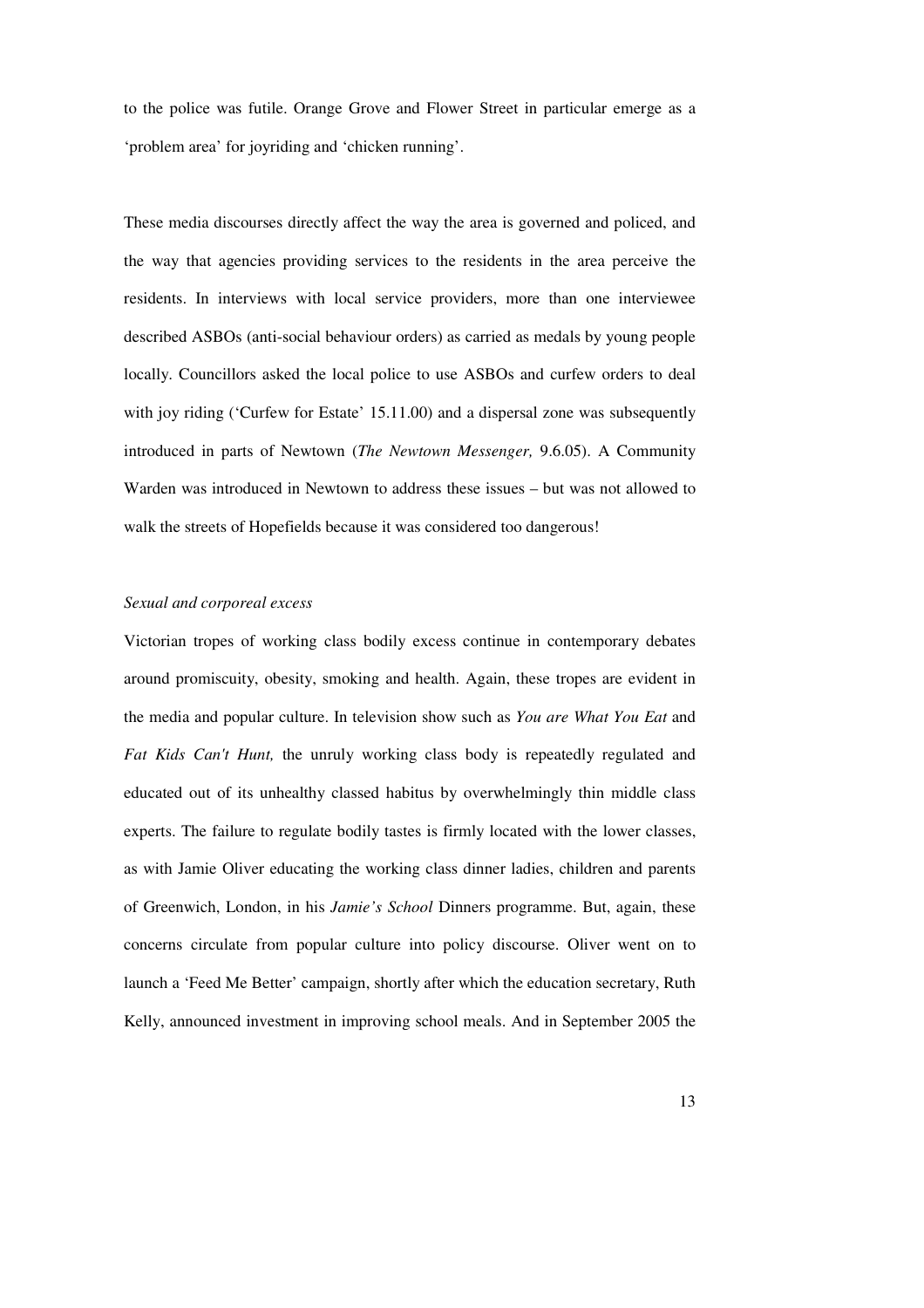Department for Education and Skills established the Schools Food Trust. Concerns over childhood obesity, embodied in the figure of the fat child, coupled with a projection of poor parenting on to working class parents, thus circulate between popular culture (*Jamie's School Dinners, Fat Kids Can't Hunt)* and the policy field exemplified by the Schools Food Trust. The working class body, in these representations is guilty of what Nunn and Biressi (2008) describe as 'misdirected consumption' a popular trope in media representations of the working class as the 'undeserving, feckless and/or downright disorganised poor'. As well as this sort of irresponsible consumption, the 'undeserving' poor of Victorian bourgeois morality are frequently signified today by ostentatious display as a sign of excessive consumption. Drawing on Skeggs' work, Back writes:

'The phrase "dripping in gold" is used as a means to pour scorn on working-class women. It is meant to fix young women and the nouveau riche as brash or gaudy … and mark them as inferior within the hierarchies of taste and class distinction. It is a stock phrase in the lexicon of class conceit.' (2007: 88-89).

Working class sexuality is another site whereby the grotesque body is as failing in self regulation. Popular culture is filled with images of unruly and promiscuous working class bodies (and especially female bodies) that spill over, from the *Viz* cartoon strip 'Fat Slags' to the *Little Britain* comedy character Vicky Pollard squeezed into a pink Kappa track suit (Tyler 2008), or in the obsessive focus on under-dressed over-weight young women behaving badly in reality TV programmes like *Ibiza Uncovered* and *Undercover Britain*. This is not merely a matter of classed prejudice in the realm of representation. Nunn and Biressi (2008), in a critical examination of the media's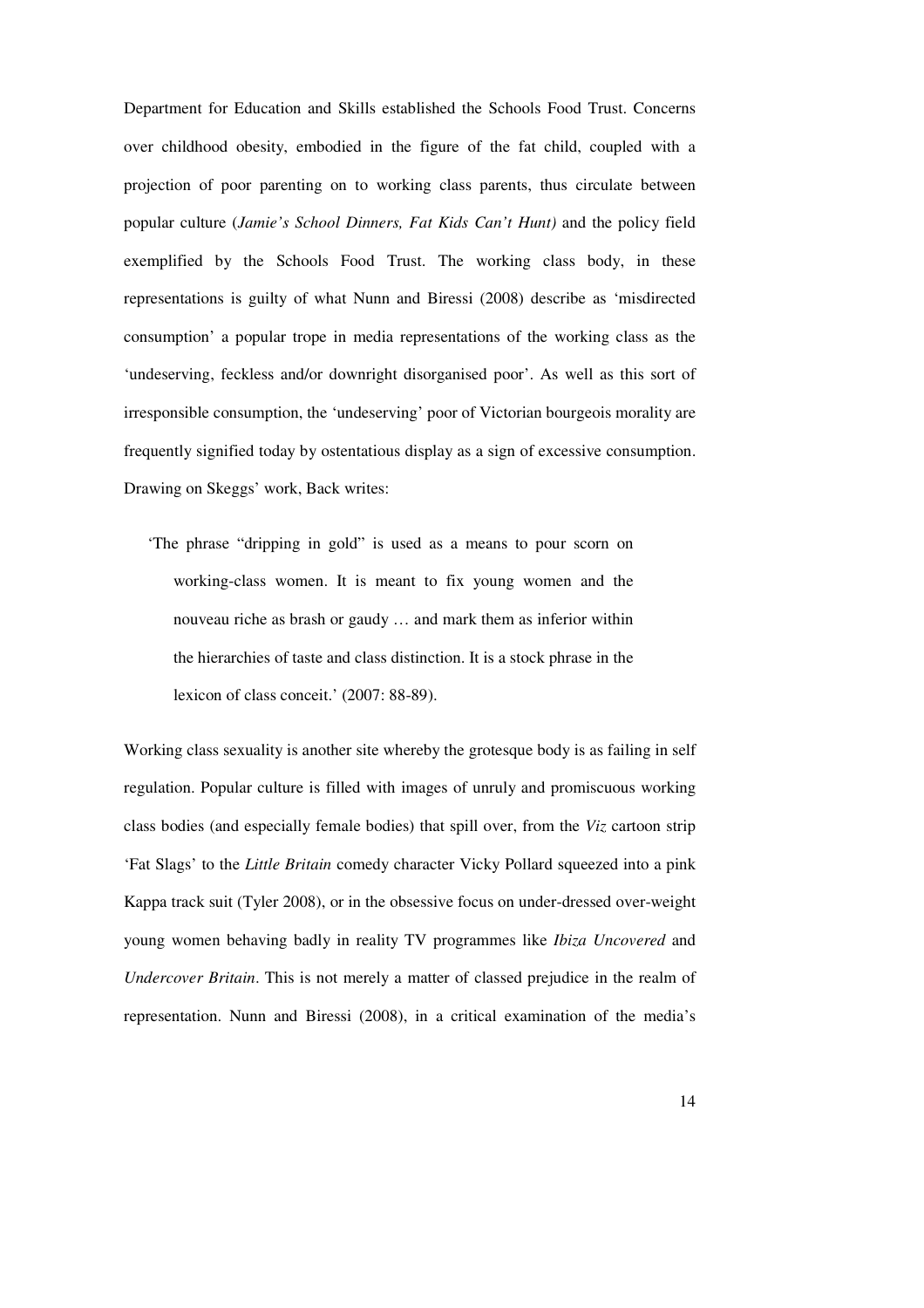treatment of the case of Karen Mathews, the mother of nine year old Shannon whose 24 day disappearance was the subject of an extensive police investigation in April 2008, examine representations of Matthew's sexual excess: evidenced in her excessive breeding – her seeming inability to commit to respectable monogamy (having seven children to five fathers) – and her dependence on state benefits, which distilled a range of classed cultural meanings. The figures of the promiscuous working class woman, the single mother on benefits and the feckless father or boyfriend operate in a range of popular cultural milieus. These classed figures serve as shorthand for classed discourses which have real consequences in the social world, whether this is directly in policy agendas or implicity in post code discrimination.

Excessively decorated, promiscuous, voluptuous or obese bodies are ever present in popular culture and in particular the makeover TV genre. These grotesque bodies are contrasted to the somatic norm (Puwar 2004) of bourgeois femininity of middle class body. The latter is probably best represented by the disciplined bodies of female reality TV experts like *What Not To Wear*'s Trinny Woodall and Susannah Constantine. As McRobbie points out, in an examination of the ways in which makeover TV generates and legitimates class antagonisms through an attention to gendered and classed embodiment,

'[t]he bodies of young women are now to be understood according to a scale running from welfare-dependent, single maternity, marking failure, to well-groomed, slim, sophistication, marking success.' (2004: 102)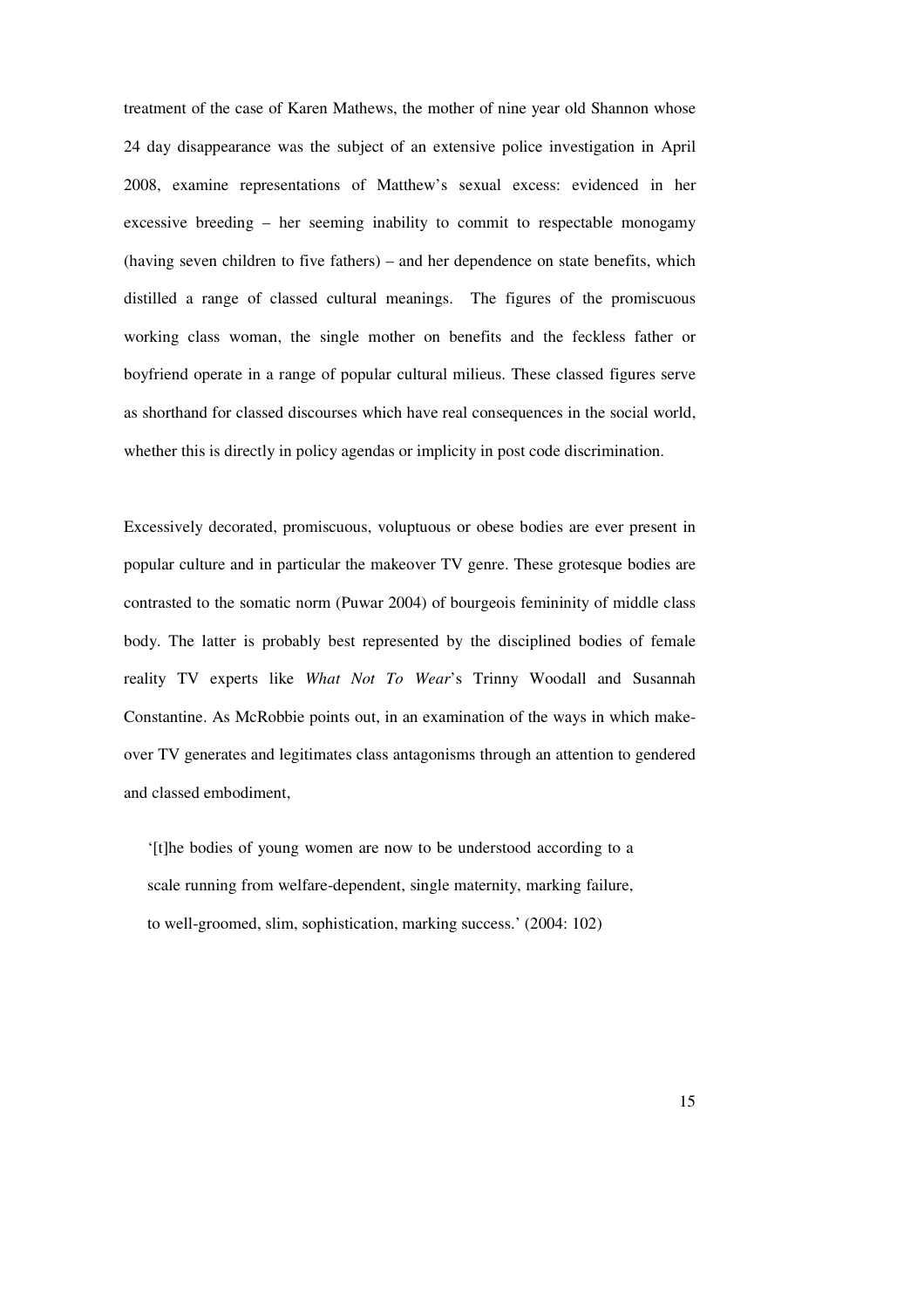The poles of this scale are represented, McRobbie notes, by the 'pram-faced girl' and the slim, stylish sophisticate – in other words, by Vicky Pollard and Trinny Woodall respectively.

In Newtown, in interviews with local agencies, interviewees described residents in exactly this language: images of cheap gold jewellery cropped up frequently in descriptions of local residents' ways and tastes. And, again, residents were aware of the ways that their tastes and bodies were perceived by others. To give just one example, a resident interviewee, a young woman, described her shame at being called fat:

'I don't like people calling me names, that's one …well, I don't mind, it's when they say 'Fat', that gets me. That's the only word whatever gets me. When she calls me it I have to call it back to make myself feel  $[OK]...$ 

The trope of bodily excess and immorality works discursively to incite judgement and generate classed positioning in today's cultural landscape. McNay and Skeggs, drawing on Bourdieu's work on the intimate connection between taste and bodily dispositions, interrogate the ways in which social value is 'read on the body', how it is 'produced through symbolic systems which set limits on who can be known and how' (Skeggs 2004: 26), at the centre of modern strategies of social control (McNay 1999). Crucially, Skeggs is concerned with how this process of inscription makes entitlements and fixes limits, 'enabling some groups to *propertise their personhood*  and others to be beyond appropriation as the foundational ground of valuelessness from which others can mark and know their distinctions' (ibid).

16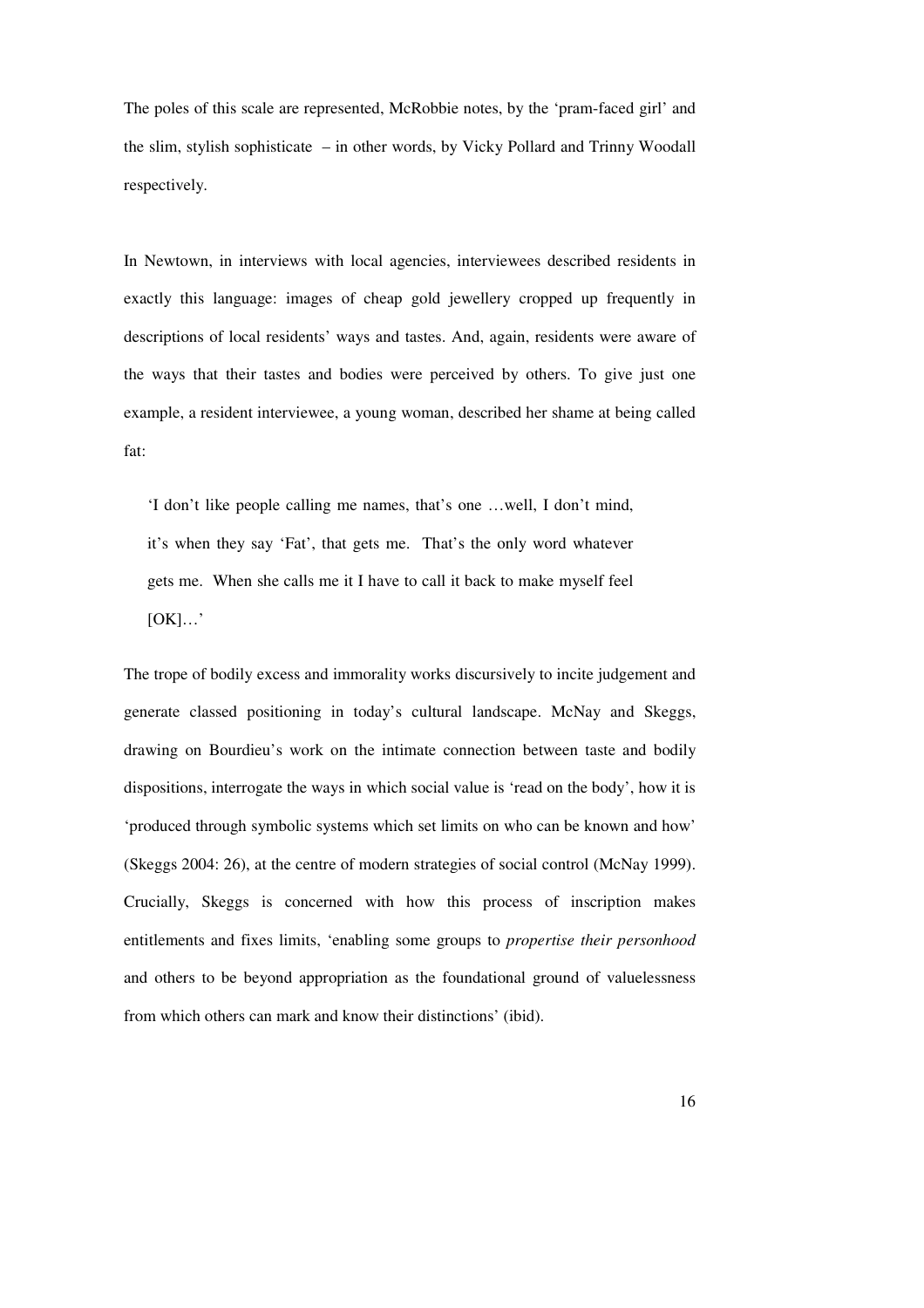The scale from the fat slag to the A1 girl, like Booth's grid of Classes A to H, is a device through which subjects are gendered and classed. While make-over TV presents the illusion of the possibility of self-improvement, this scale is not one along which it is easy to move. The paradox of make-over TV is that it promises mobility while fixing subjects in place. These scales, moving from popular culture into policy, provide the repertoire of classed images through which the targets of initiatives like the Schools Food Trust are able to be imagined.

#### *Disordered space*

The spatial signifier 'the estate' has come to stand in for a range of classed understandings which cross the media landscape to be realized in the national imaginary. The Victorian pleasure of gazing on the spectacle of the chaos and sheer excess of working class, encapsulated in the early sociology of Booth and Engels, endures today in UK TV drama programmes such as *Meet the Braithwaites* and *Shameless. Shameless* takes place on a large council estate, Chatsworth, where notions of community, local identity, gender, ethnicity and sexuality collide in promiscuous ways. The estate is a complex moral universe that exists beneath the radar of official understandings of place or community. The programme is filled with sexual promiscuity, non-traditional families (i.e. not middle class, stably heterosexual, monogamous and nuclear), excessive drug and alcohol consumption and petty criminality, and narratives of complex community and ingenuity in the face of 'officialdom'.vii In *Shameless*, as Munt points out, 'the viewer is seduced into a cacophonic world that is not generally different from a Dickensian novel' (2008: 149). *Shameless* can be read as a 'popular cultural cartography' (Haylett 2000: 7)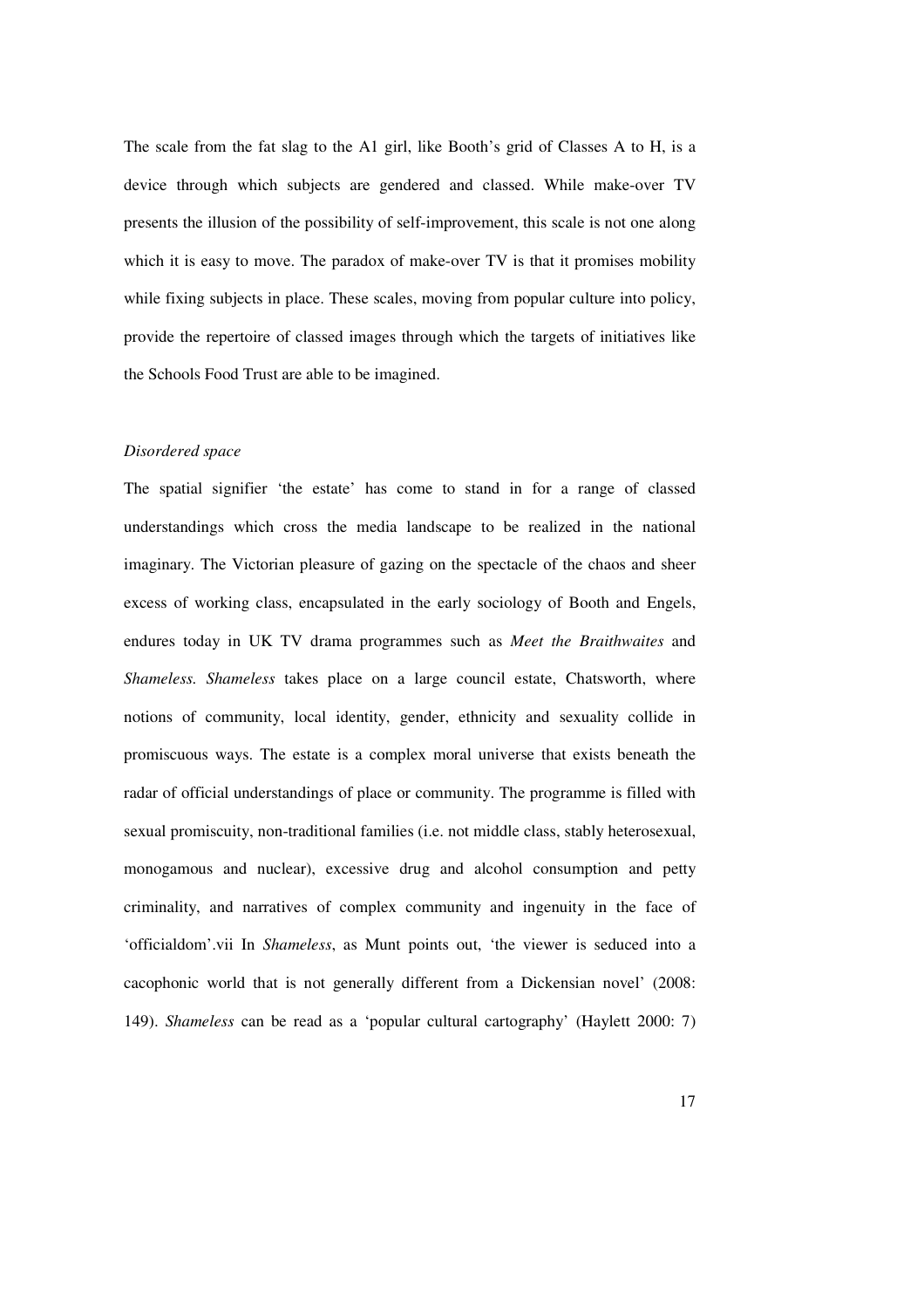which represents estate life to the contemporary class tourist gazing from the comfort of their living room. In this way the programme serves as a reference point for understanding lives on *estates in general*. Newpaper columnist Allison Pearson, for example, writing in the *Daily Mail*, describes the Karen Mathews case discussed above, as possibly 'inspired by an episode of Channel 4's Shameless'.

'Whether or not this is the case, her life in general certainly echoes the TV series.

For those who've never seen it, Shameless is a brilliantly-scripted "comedy" set in underclass Britain. Feckless fathers, drug abuse, teenage pregnancies - name any contemporary social ill and Shameless shows it; not as a vision of a living hell, but as a two-fingers-up-to-authority scally-romp in which the moral of the story is that morals don't really matter…

Hilarious. Unless, of course, you happen to be a real child living in that kind of couldn't-care-less home. Anyone find the plight of Shannon Matthews funny? Thought not. Yet her family could come from Central Casting for Shameless Britain.'

Here, Pearson blurs the distinction between a fictional popular representation and a range of social policy concerns around 'underclass' behaviour. The imagery of estate life central to *Shameless* also appeared in Newtown in the agency interviews. The disordered space of the streets of Hopefields was regularly invoked – images of burntout cars and abandoned white goods on the front gardens, of the residents' habits of parking their cars on the kerb and of keeping horses and caravans in their back gardens – as spatial disorder comes to stand in for moral disorder. Thus, moral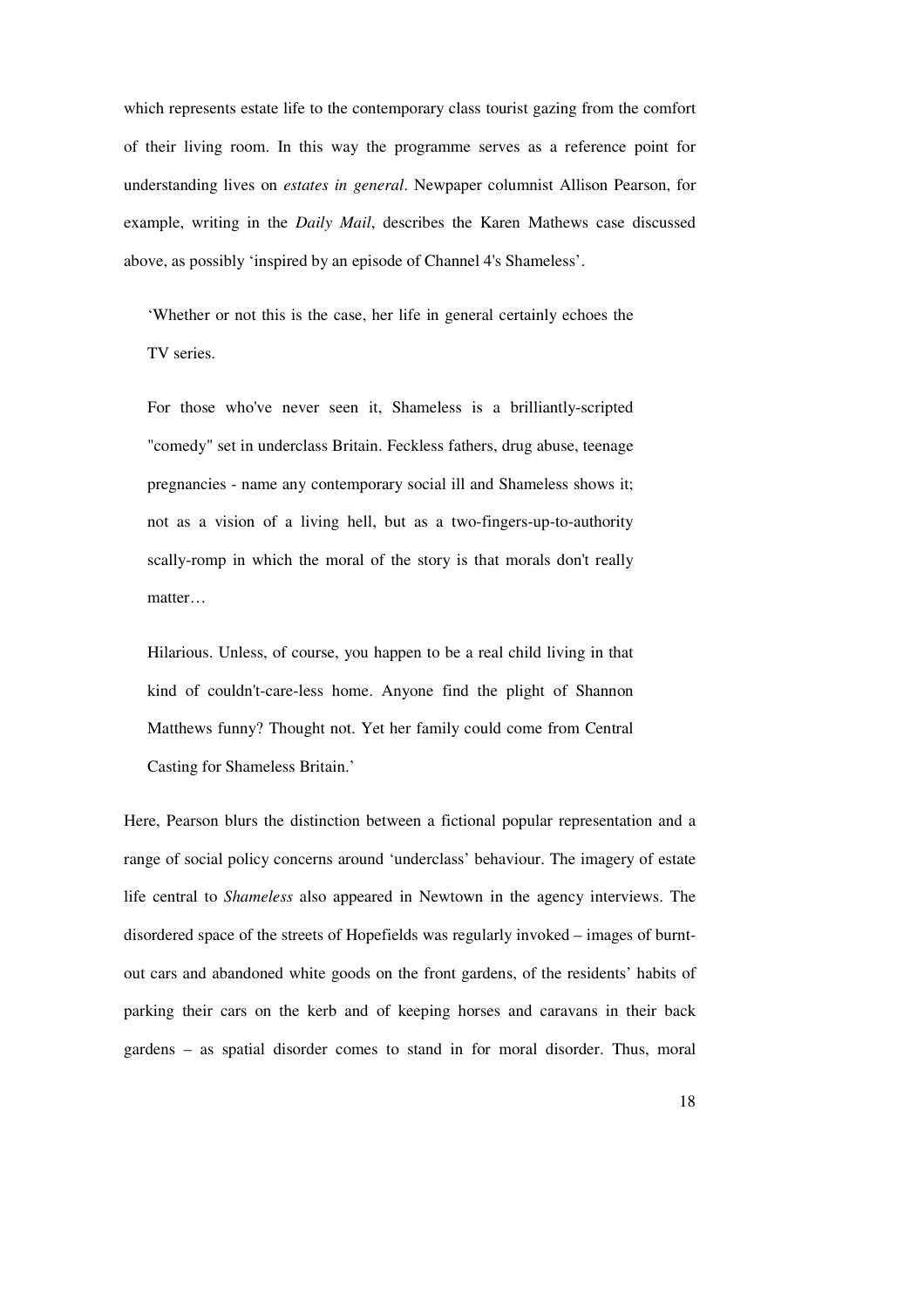disorder, like bodily excess and incivility, continues to frame the working class as it did for the Victorians.

### **The racialisation of the working class**

'the racialised production of the white working-class poor can be understood as part of the production of the modern social' (Haylett 2001: 354)

Earlier in this chapter, we argued that these tropes allowed Victorian social observers to construct the working class as a 'race apart'. In this section, we will argue that the persistence of these tropes means the continued racialisation of the working classes. Pearson's column cited in the previous section focuses in on two families in *Shameless*, the Gallaghers and McCanns. In the series, the Gallaghers in particular are coded as Irish, with common Irish names and Catholic signifiers in their homes (Munt 2008). As with the Irish in Engels' Manchester and Booth's East London, the Irishness of the Gallaghers, both racial others and metonyms for the English unruly classes, serves to racialize the class in general.<sup>viii</sup>

We can see a particularly extreme and widespread example of the intense racialisation of the working class today in the figure of the 'chav', through which white working class people are positioned as utterly racially other. In the mid-noughties, there was a wave of popular websites like Chav Scum and Chav Towns, followed by several wellselling books - such as *The Little Book of Chavs: The Branded Guide to Britain's New Elite* (Bok 2004), and *Chav! A User's Guide to Britain's New Ruling Class* (Wallace and Spanner 2004) – which constitute a veritable chav hate genre. The genre spells the return, in spectacular form, of the racializing and moralizing tropes we identified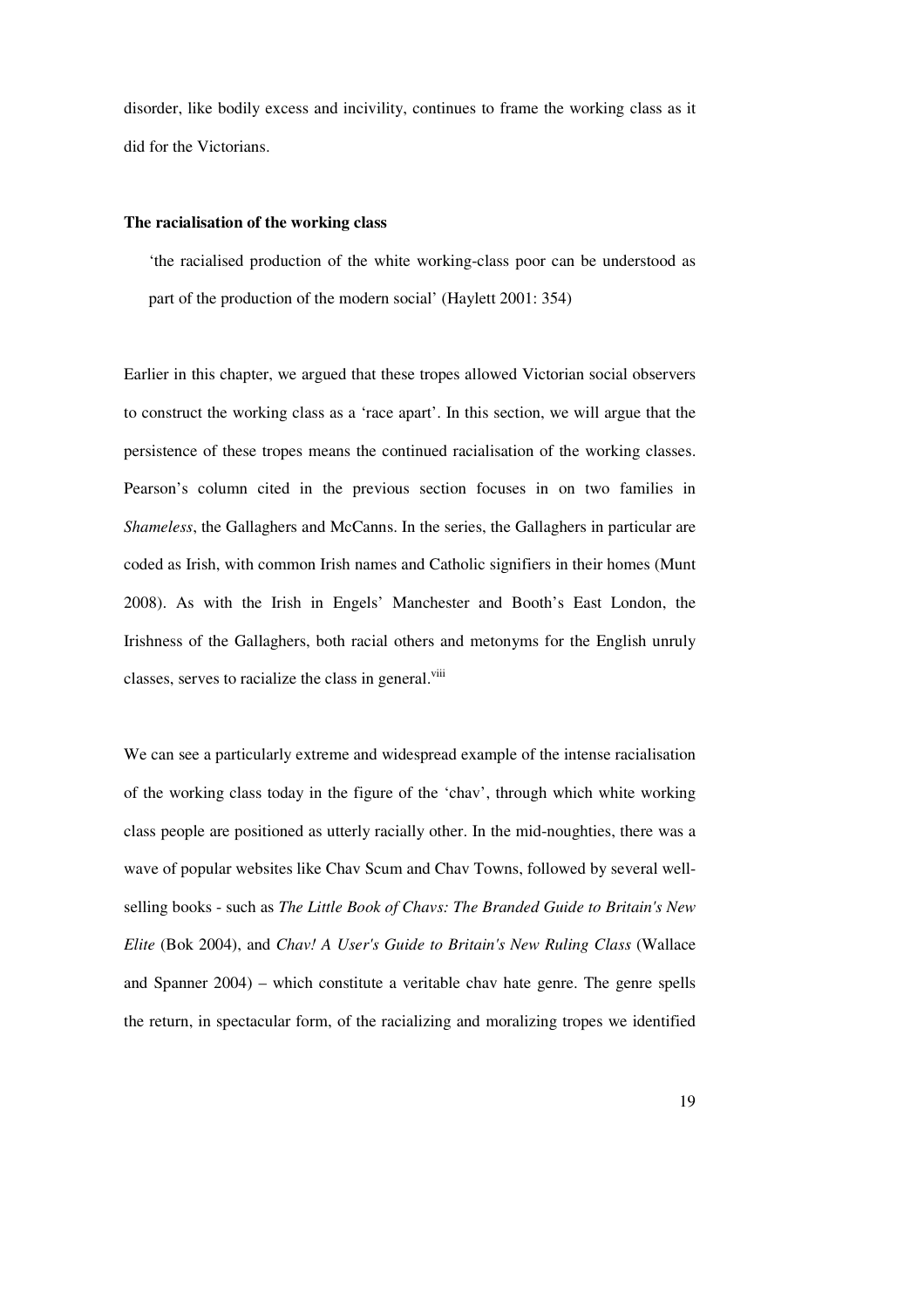in the Victorian bourgeois. Here the tropes of incivility, sexual immorality, bodily excess, excessive display and disorderly space collide in a racialized popular imaginary. A glance at the proliferation of chav hate groups on the web provides manifold examples: there chav girls are breeding from an early age; their children have several fathers who are unable or unwilling to look after them. As Tyler (2008) demonstrates, the 'chav mum' embodies 'historically familiar' classed anxieties. The grotesque working class body, in the figure of the 'chav mum' (whether Karen Matthews or Vicky Pollard) works symbolically to vilify young white working class mothers through the emotion of disgust.

The intertwining of classed desire and disgust is also in evidence within contemporary gay male culture where the figure of the chav is an object of a desire and fascination. The pornographic video company Triga, with their video titles such as *Fuck a hoodie*, *Skins and Scallies* and *proper Hardcore*, reveals the extent to which the authenticity of working class masculinity is a marketable commodity (see Johnson 2008). Publicity for London's G-A-Y club's Chav night encourages its customers to come for night which celebrates 'The clothes, the attitude, the council estates' encouraging customers to 'Dress down as far as possible' for a night when 'It's time for the bad boys to take over G-A-Y or the middle class roughing it for one night only'. The spatial imaginary of class is clearly at work in the pornographic imagination where certain places (flats on Council estates, building sites) are the locus classicus for erotic cross-lass encounters. As the promotional material for one video *Council Scum* demonstrates: 'Soap dodgin, Special Brew and Freeview telly go hand in hand like an horse and cart especially when your a council flat bound piss poor dole robbin cunt!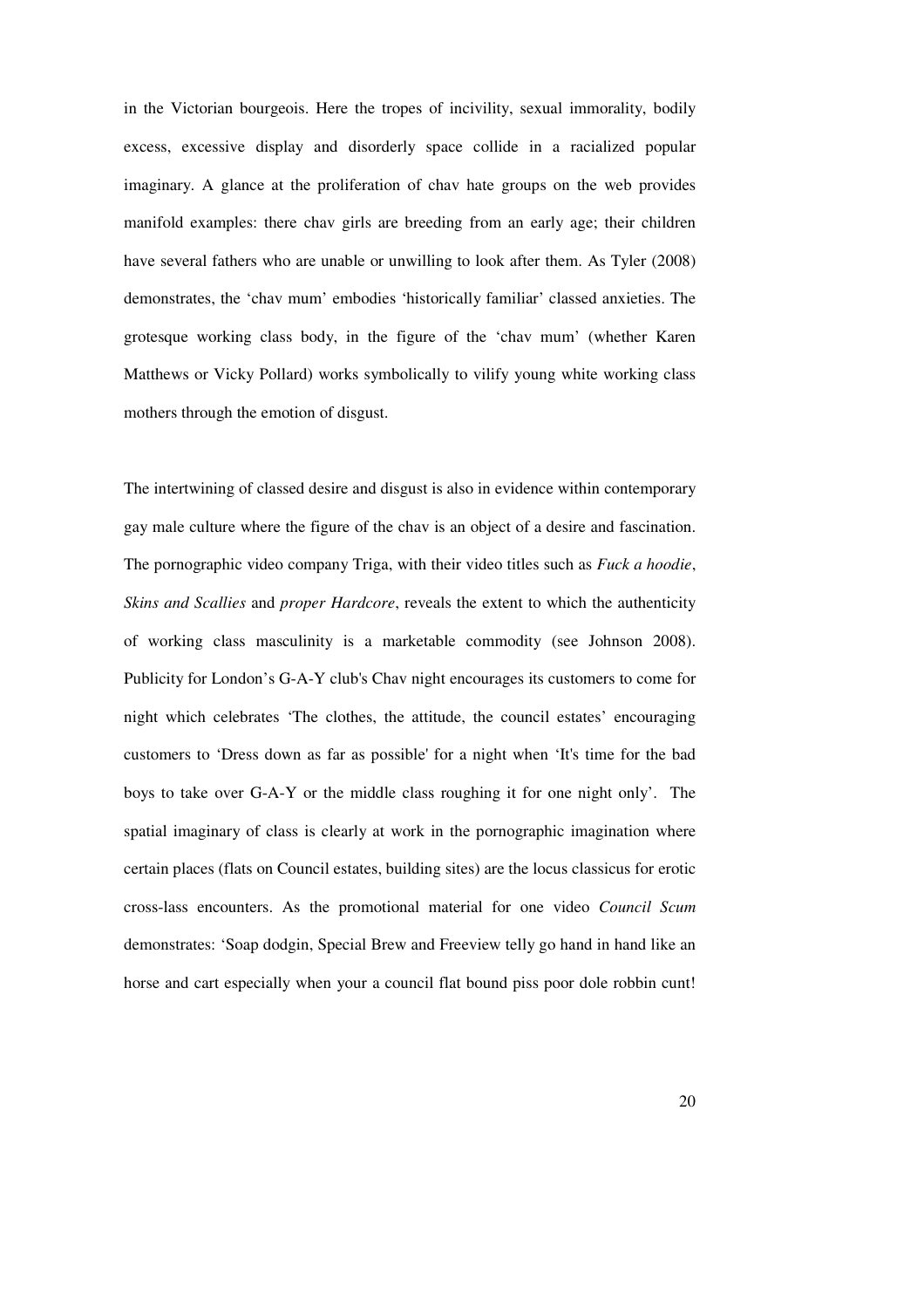Filmed in Bermondsey South East London, these pillars of chav land UK are out for trouble!'

Crucially, chav hate is expressed in the *space of humour*. Most of the chav hate books are filed in bookshops and on the website Amazon under 'humour'; most of the chav hate groups on Facebook are in the 'Just for Fun' category. As Tyler (2008) notes, the space of humour enables the expression of violent hatred that would be unacceptable in other spheres. Facebook groups include 'Petition for the legalization of Chav Hunting!' (2,928 members), 'Whack-a-chav-a-day!' (2,389 members), 'SPIT ON A CHAV' (1,415 members), 'Kill the annoying chav playin loud music from his phone on public transport' (1,208 members), 'Save the UK... Kill a Chav' (1,098 members), 'I really dislike pikeys' (764 members), 'I fuckin' hate pikeys' (649 members), and 'Clean our Streets! Kill a Chav!!!' (just 172 members).<sup>ix</sup> There is a continuity here with the space of humour within which reality TV works, including the dissemination of class conceit through programmes like *What Not To Wear*. Of these, McRobbie writes that 'denigration… is now done with a degree of self-conscious irony, both the presenters and the audiences are presumed to know that no harm is intended and that, in post politically-correct times, this is just good fun.' (McRobbie 2004:100).

The etymology of the word 'chav' is obscure and complex (Nayak 2003, Haywood and Yar 2006). One possible source is the Romany word 'chavvy', an affectionate term for a child (Bhopal and Myers 2008: 94). Closely related to the term 'chav' is 'pikey', which historically was associated with Gypsy Travellers and especially Irish Travellers. Although many people now use the term 'pikey' as a synonym for 'chav' (as in the Facebook chav hate groups mentioned above or on the chavscum website),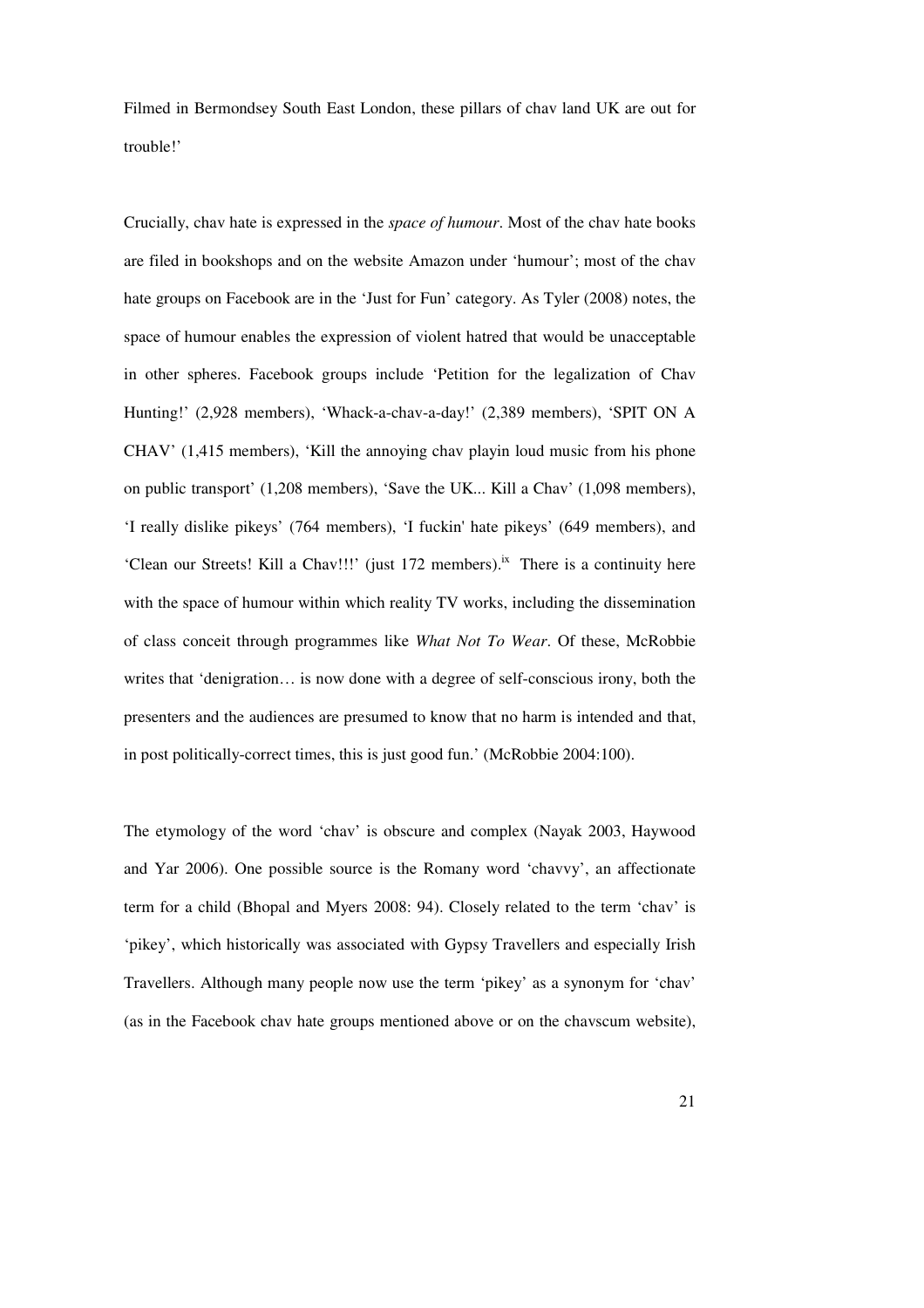it retains its derogatory racist valency. Thus the use of the term is an even more extreme example of the intense racialisation of the working class today.

The fact that the terms 'pikey' and 'chav' circulate from the space of humour, along with their blurry etymologies which allow their racial content to be easily denied, means that they can be expressed without the censure attached to other racist terms. As Bhopal and Myers write,

'the use of "paki" and "coon" is hugely restricted within British culture, but the use of "chav" as a near-equivalent post-millennium British marker for "white trash" has become quite commonplace… Similarly, the use of the word "pikey", with just a hint of irony, is considered acceptable despite the obviously derogatory nature of this term… It is not that they will not cause offence, but they will not offend in a way that would bring down any opprobrium upon [those who use them]' (ibid: 92-3).

This blurring and 'irony' mean that some mainstream users of the terms have received mild reprimand, while others get away with it – as would not be the case with terms like 'paki' and 'coon'. $x$ 

#### **Spatialisation: chav towns**

Alongside the racialisation of the working class, we want to draw attention to the *spatialisation* of the classed imaginary. The spatial imaginary that led Booth to colour-code London's streets black to signify the 'lowest' classes endures today in the spatial politics of urban regeneration (the 'zones' of deprivation and exclusion at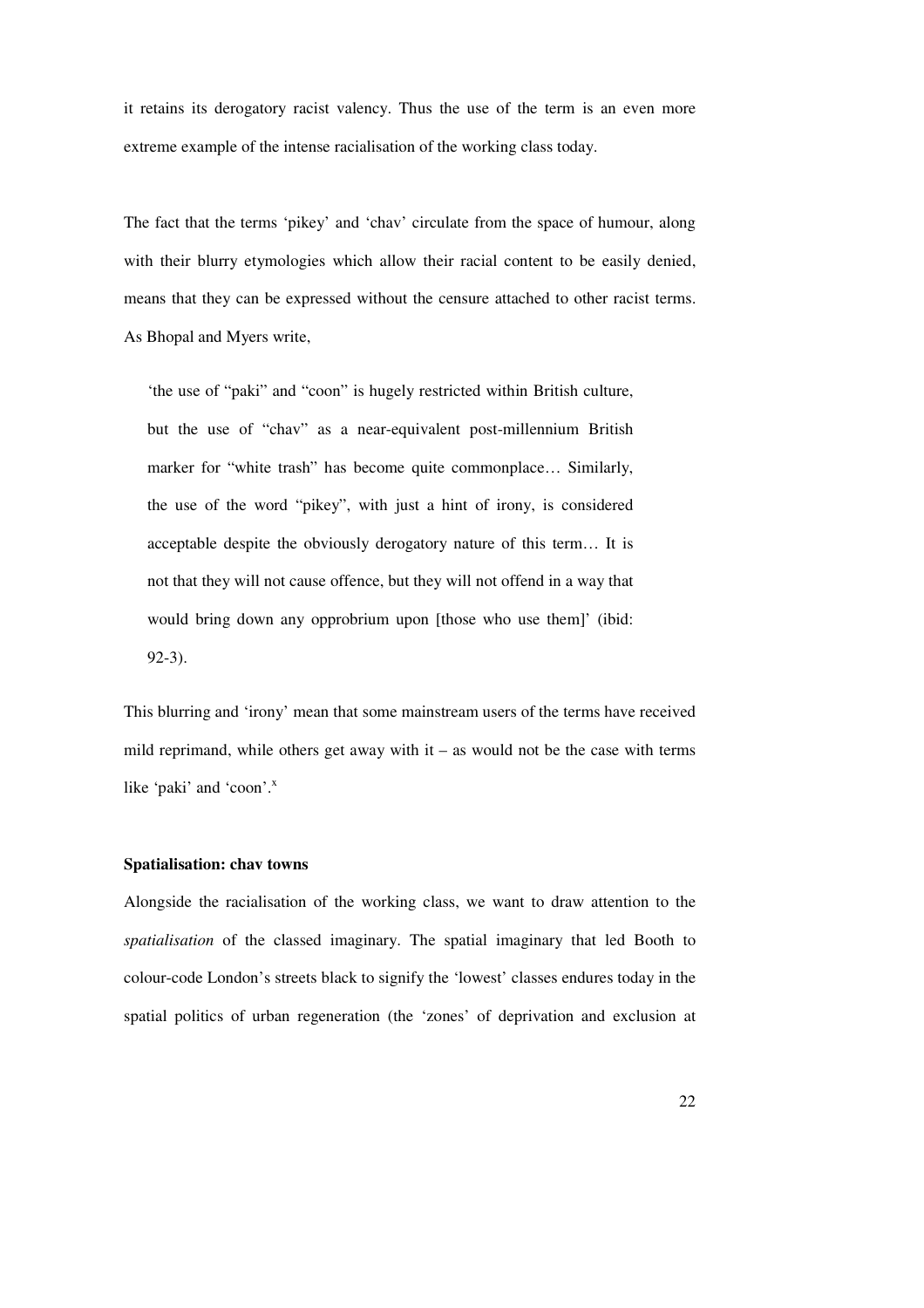policy instruments are targeted), in moral discourses of 'sink estates', in indices of deprivation (Tonkiss 2000). As Lefebvre's work (1991) demonstrates, space is not a neutral backdrop that political and historical processes unfold upon; space is active in political and historical processes. Today, the politics of entitlement, inclusion and desirability are increasingly discussed and realized in spatial terms.

This has been a theme of Bev Skeggs work. As she points out, 'in contemporary Britain, geographical referencing is one of the contemporary shorthand ways of speaking class' (2004: 15). In political rhetoric, she writes, 'the word class is not mentioned, but alternative references such as "council estates", "projects", or even specific naming of areas occurs' (ibid: 112). Interviewing people in Manchester, Skeggs notes that 'class was rarely articulated, although reference to taste and its lack was ubiquitous; rather, local areas were continually used as shorthand to name those whose presence was seen to be potentially threatening' (ibid). While working class people are kept in place through this geographical shorthand, the middle classes are able to move freely of this kind of placing, and fashion themselves through mobility, the ability to move from job to job in the pursuit of a career and better life chances: the middle class neo-liberal citizen is mobile; the fixity of the working classes signifies how they have been literally left behind by modernity.

In this power geometry, mobility – and control over mobility – reflect and reinforce power relationships of life chances. McKenzie's (2008) research into the experiences of working class women living in a stigmatized neighbourhood in the East Midlands shows that women were not only aware of the stigma that attaches to them when people are aware of where they are from, but that this awareness has material effects,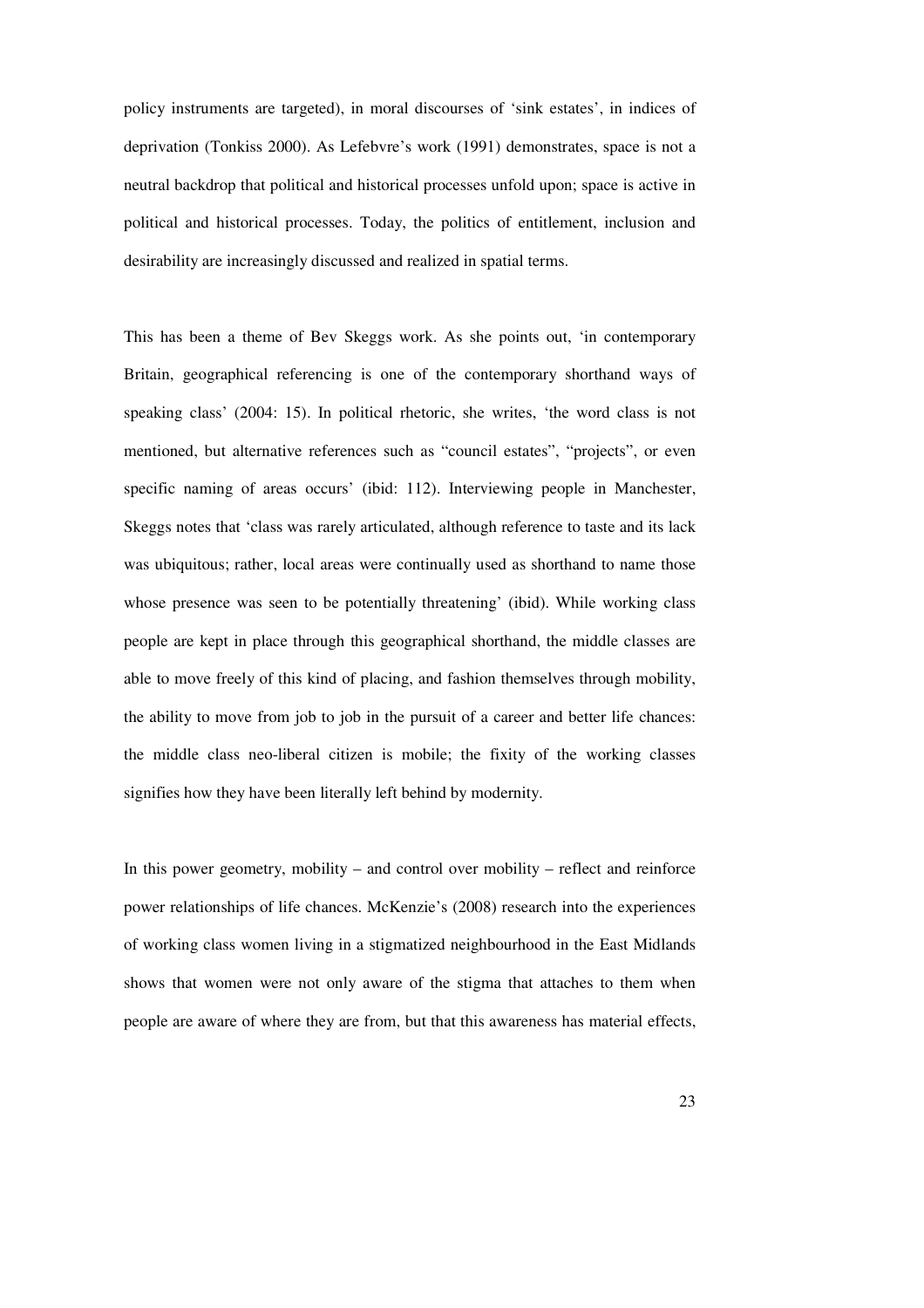in stopping them from taking up the very services, such as Sure Start, which are put in place to help them.

Relating what we have said about the racialisation of the contemporary working class to this emergent literature on spatialisation, we can see how the placing of class also serves to fix working class people as *racial others*. When people are located and positioned by reference to place names which are stigmatized in racially inflected ways, these people are themselves rendered racially other without explicit reference to 'race'.

We can see this process in evidence in the chav hate websites and books, which display an obsession with place and place names: endless lists of chav towns, interactive polls on which towns are 'chaviest'. The *Chav Scum* website has been defunct since 2006, but its offshoot *Chav Towns* (chavtowns.co.uk) survives – and flourishes, with new towns being added to its database more than daily. Similarly, alongside the many chav hate groups on Facebook, there are a number of groups which associate particular places with chavs (e.g. 'Chatham, The arse hole of Kent and home of the Chav...'). More interestingly, there are also several (e.g. 'Im from Maidstone but I aint no chav!', 'Sittingbourne is a chav hole but its still home') which disavow the racializing stigma associated with chav locations while leaving the process of stigmatization and racialisation attached. In these Facebook groups, as in chavtowns.co.uk, we can see how cartographies of abjection are reproduced simultaneously at several different scales. While national discourses of the council estate and the disreputable bodies which populate it circulate, at a local level these discourses attach themselves to particular towns and even streets.

24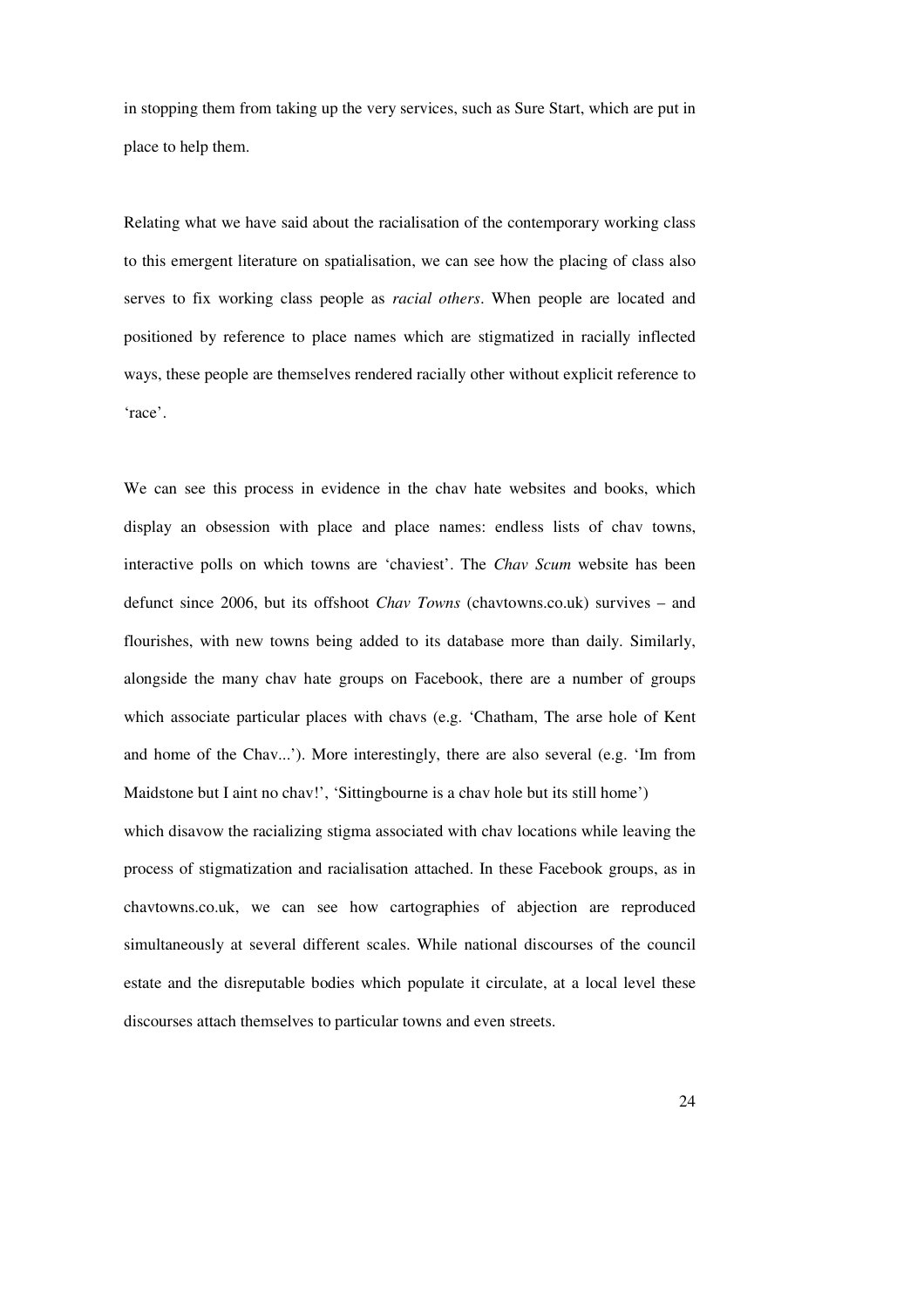The case of Newtown exemplifies the way that locations are classed through the racialized figure of the chav and the pikey. In 2005, a website called 'Knowhere Guide' posted that '[Newtown] is known as pikeyville ... there is nothing in [Newtown] except pikeys!' This was reported in the local newspaper, the *Newtown Messenger* (7.4.05), containing responses from the mayor, councillors and residents all praising Newtown and disavowing this negative labelling – but none commenting on the use of the racist word 'pikey'. A letter sent to the *Messenger* following the website story ('Not all areas are so nice to live in' 14.4.05) contests the positive account given by the mayor, drawing attention to problems in Orange Grove and Flower Street and the surrounding area, arguing there are problems with 'fly-tipping, joy riding, riding unlicensed motorcycles, the use of air rifles and catapults, causing damage to property and starting fires'. Later in the month, the *Messenger* reported that another website, this time **www.chavtowns.co.uk**, had targeted Newtwon, suggesting that 'In relative terms, [Newtown] is the Manchester United of chav towns. The shops are mostly out of business, but a few places that thrive, apart from Asda, are the kebab shop and Peacocks.' The article noted that the website mentioned other places in Kent, including Dartford and Bluewater, as 'chav towns' ('Chav Label Unfair to Area' 14.4.05). Once again local councillors were quoted defending the area against the comments, describing it as 'unfair'. Again, the terminology itself was not contested. A similar furore erupted in the *Messenger* the following year, after the BBC television presenter and media pundit Jeremy Clarkson commented on Travellers in the *Times*, associating them with nearby Dartford: 'I'm not sure what we're supposed to call them now. Travellers seem wrong as they all live in houses in Dartford in Kent.' These comments are interpreted in the *Messenger* as a 'Swipe at the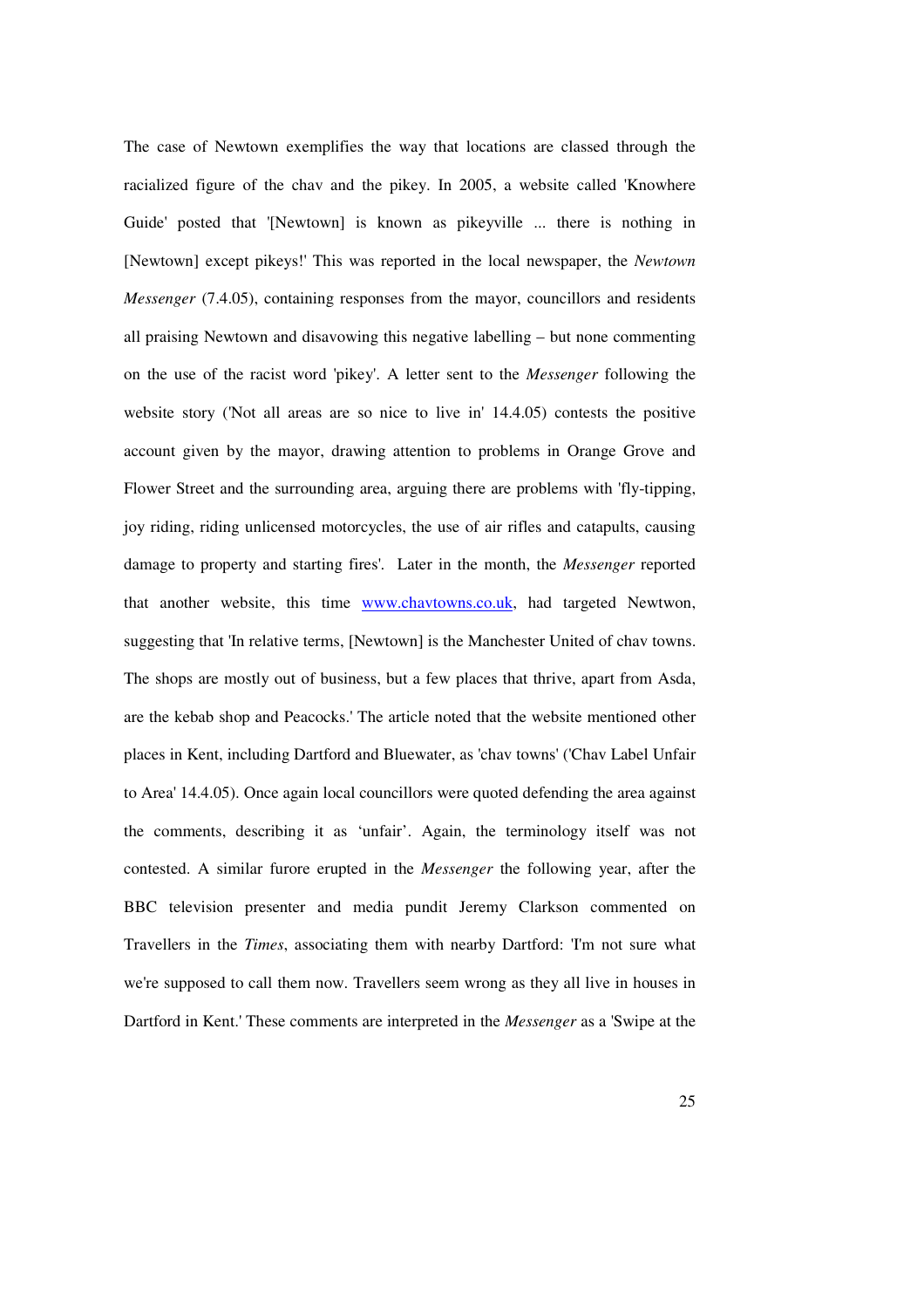town' (18.5.06). Thus the association of towns in Kent with settled Travellers is presented as negative. As with the articles on the website the previous year, the Clarkson story prompted letters overwhelmingly supporting his comments, using highly racialized language ('Town is full of tramps and pikeys' 25.5.06, 'Jeremy's right about travellers' 25.5.06).

The Clarkson comment – and the response to  $it$  – hint at a more complex history hidden behind the designation of Newtown as a chav town. Newtown, like the northeast corner of Kent in general, has a long history of association with Gypsy Travellers. The specifics of why so many Travellers live in Newtown are not known but it is possibly linked to the market gardening, fruit and hop picking and other forms of seasonal agricultural work locally (some Traveller residents referenced this activity during the course of the research). Today, Travellers are estimated to be the largest ethnic minority in Newtown. Local residents include first, second and third generations of housed Travellers. It is not uncommon for those of non-Traveller origin to have married into families of Traveller origins and vice versa. The majority of those of Traveller origins are from English Romany Gypsy decent, although the research team located Irish Travellers residing locally too. The following, concluding, section will show what is at stake in uncovering or holding on to these histories, as a way of producing working class pride rather than shame.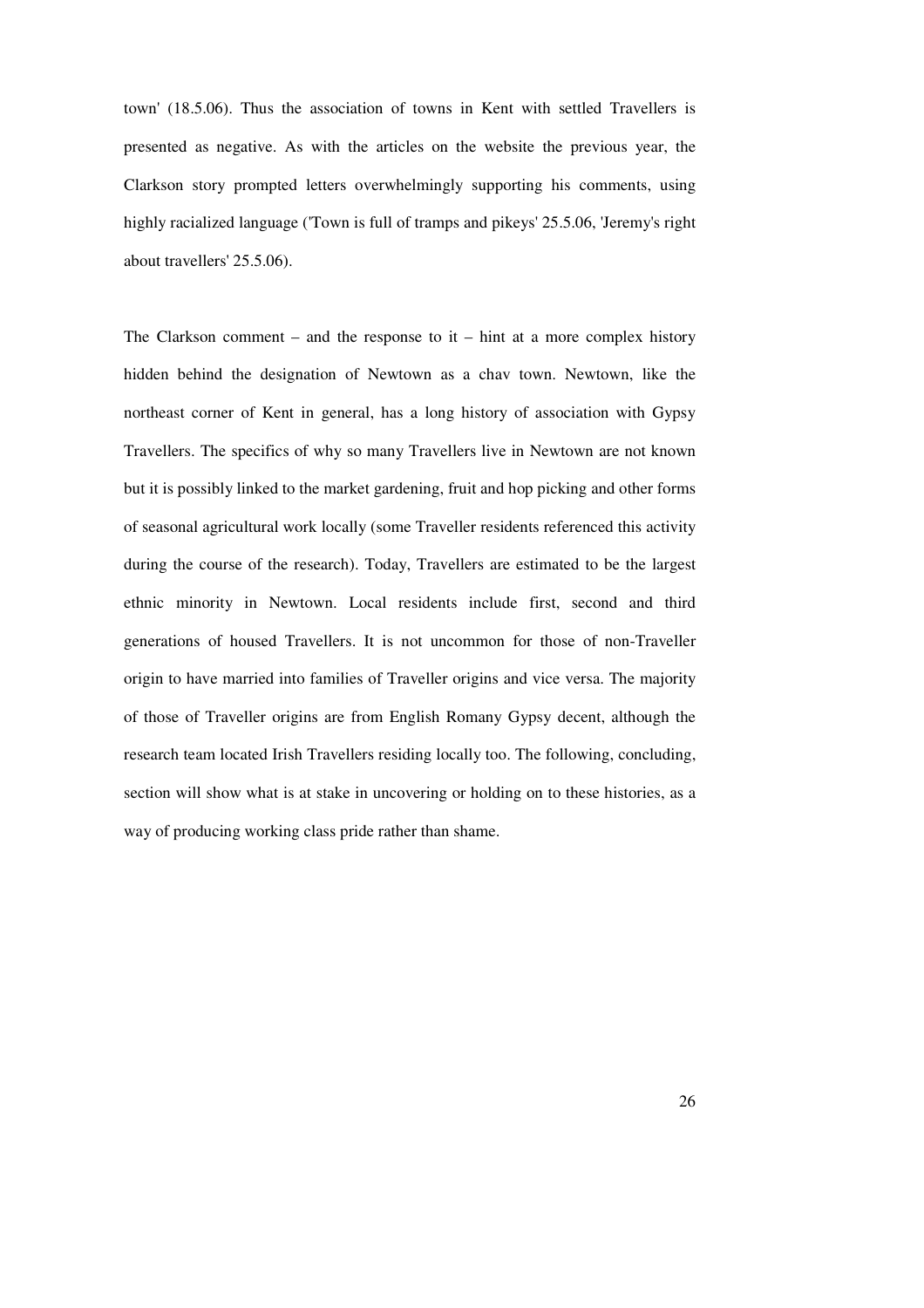### **Once upon a Newtown: Alternative Narratives**

[H]ow to speak against poverty and indignity without speaking against who you are, what you are like and where you come from or having others do so on your behalf?" (Haylett 2003: 59).

For Back, 'working-class people articulate themselves through other means than bourgeois linguistic codes'; these means include tattoos and jewellery, which, as he argues in 'Inscriptions of Love' (2007: 71-96), can be extremely expressive if read by other working class people, while remaining mute when read through the moralistic bourgeois optic. This points to an alternative reading of the abjected bodies presented by *What Not To Wear* and *Jamie's School Dinners*. As Back argues, while the sovereign ring might be a metonym for disrespectability in the bourgeois taxonomy, it is also part of the lived affective fabric of working class cultural life, a way of linking life histories, marking rights of passage and moments of significance.

K [wife]: I mean 'Pikey' its quite trendy, what with jewellery, pikey things

S [husband]: But traditionally a Gypsy had an earring, and that's for the same reason that a merchant seaman had an earring for, which is, if he died, you take the earring, you sell it, you bury him with the money, that's the culture behind it. The same as the navy in the 18th century. You took the gold, you sold it and you buried him, he had a decent burial, you know.

The project of narrating this sort of alternative history, with all this emotional power, was taken up by the Newtown Neighbourhood Project, in a film entitled *Once upon a*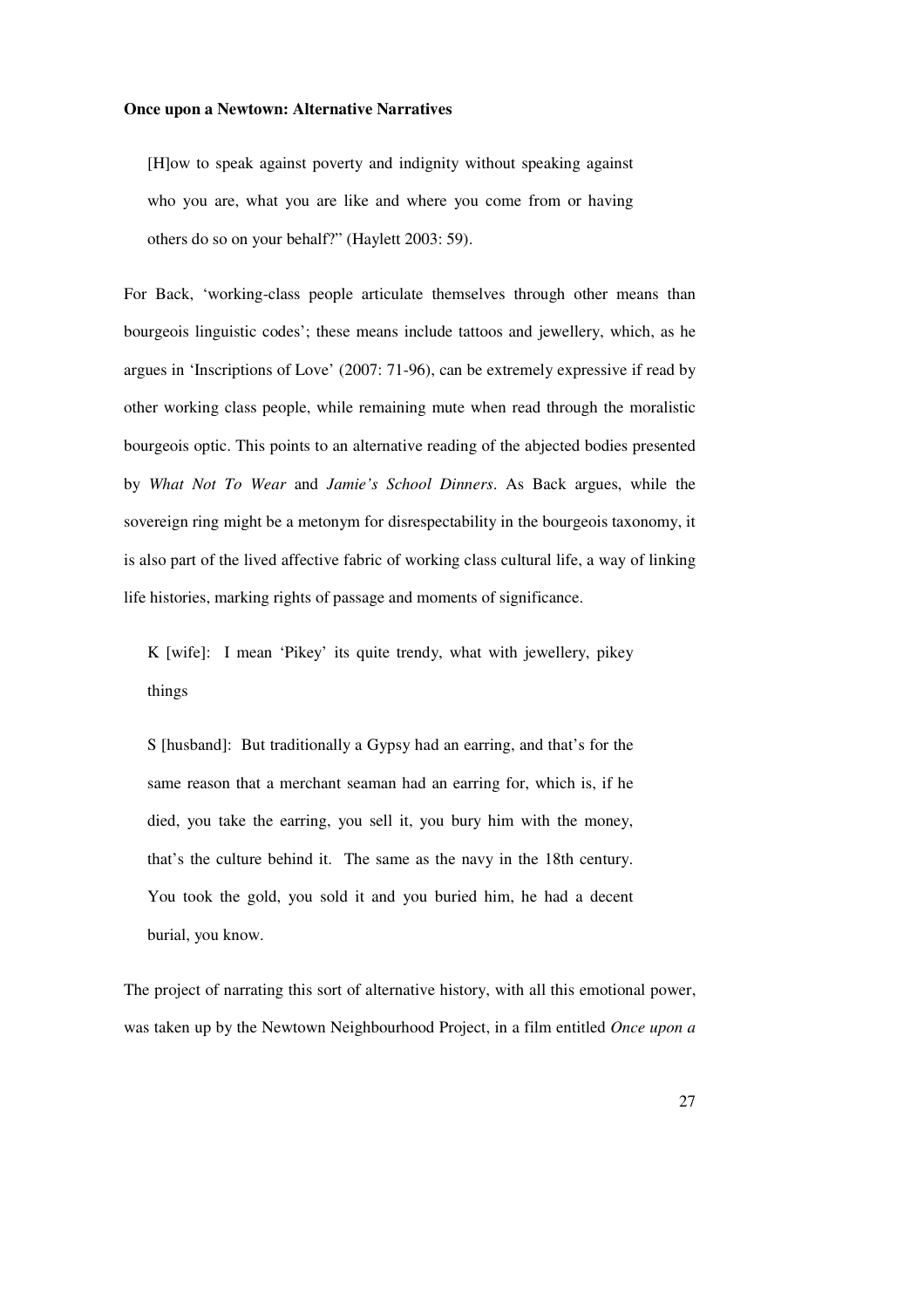*Newtown*. A group of young women from Hopefields estate, some of Gypsy Traveller origin, together researched the history of Newtown to produce an alternative, positive narrative which countered the negative stigmas associated with it. They chose to focus on the area's association with flowers as exemplifying the market gardening, hop picking and other agricultural practices which have flourished locally – and which are aspects of Newtown's history that tie it to Traveller history. These agricultural practices linger today in the pride local people take in gardening, a common feature of many working class areas, and the film's focus on this told a story about pride in this culture.

The short film that the young women in Newtown made stands as an alternative to the negative representations of the town which reduce Gypsy Traveller and working class lives to classed caricatures devoid of dignity, history or complexity. This project was a challenge, albeit in a small way, to the wider cultural and social processes of moralization, stigmatization and racialization described above, which all contribute to what Haylett calls 'the closing down of spaces of representation for the white working class, specifically spaces where cultural dignity and political significance can be forged' (2001: 354). The young women's film was part of a wider project of addressing the ways in which areas and populations associated with pathological lack, showing how terms like 'deprivation' and 'social exclusion' fail to do justice to complexity of their lives.

The Victorian tropes of working class incivility, bodily excess and disorderly space are, as we have shown here, clearly alive and well in the British bourgeois imaginary. Their persistence in the UK speaks to classed anxieties, and, as we have argued, serve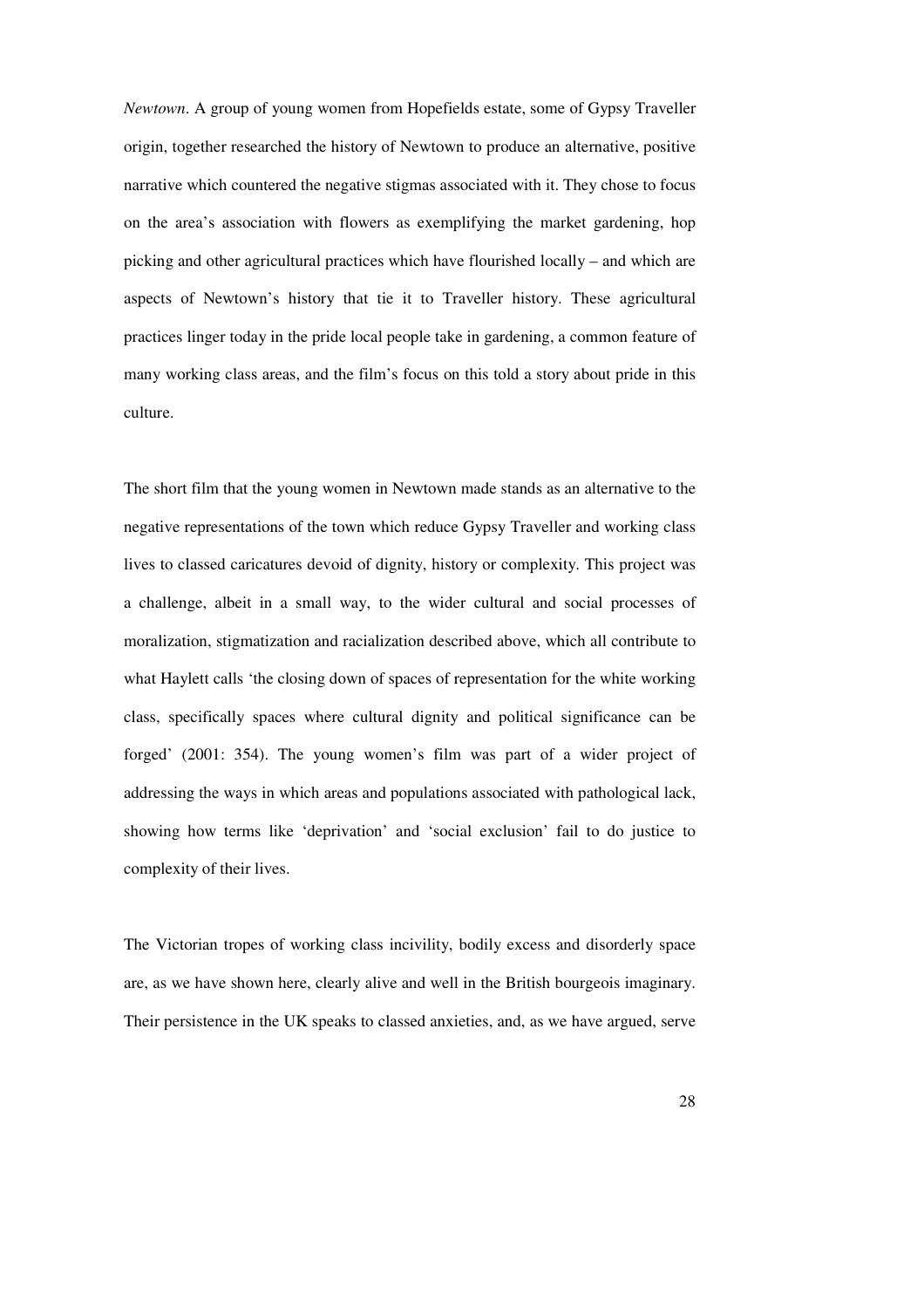to fix working class people in space symbolically and socially. These tropes constitute a form of symbolic violence; as they are put to work in the contemporary cultural landscape, they serve to racialise working class people, mark them as a 'race apart'. These representations in middle class popular culture, which are central to the production of the middle class self, intertwine desire and disgust. In their use, we can see the intersection of place and identity, as classed identities are pinned to stigmatised, classed locations. However, as the film project suggested, working class people have the ability to refuse this pinning down, and reclaim narratives that break out of these tropes.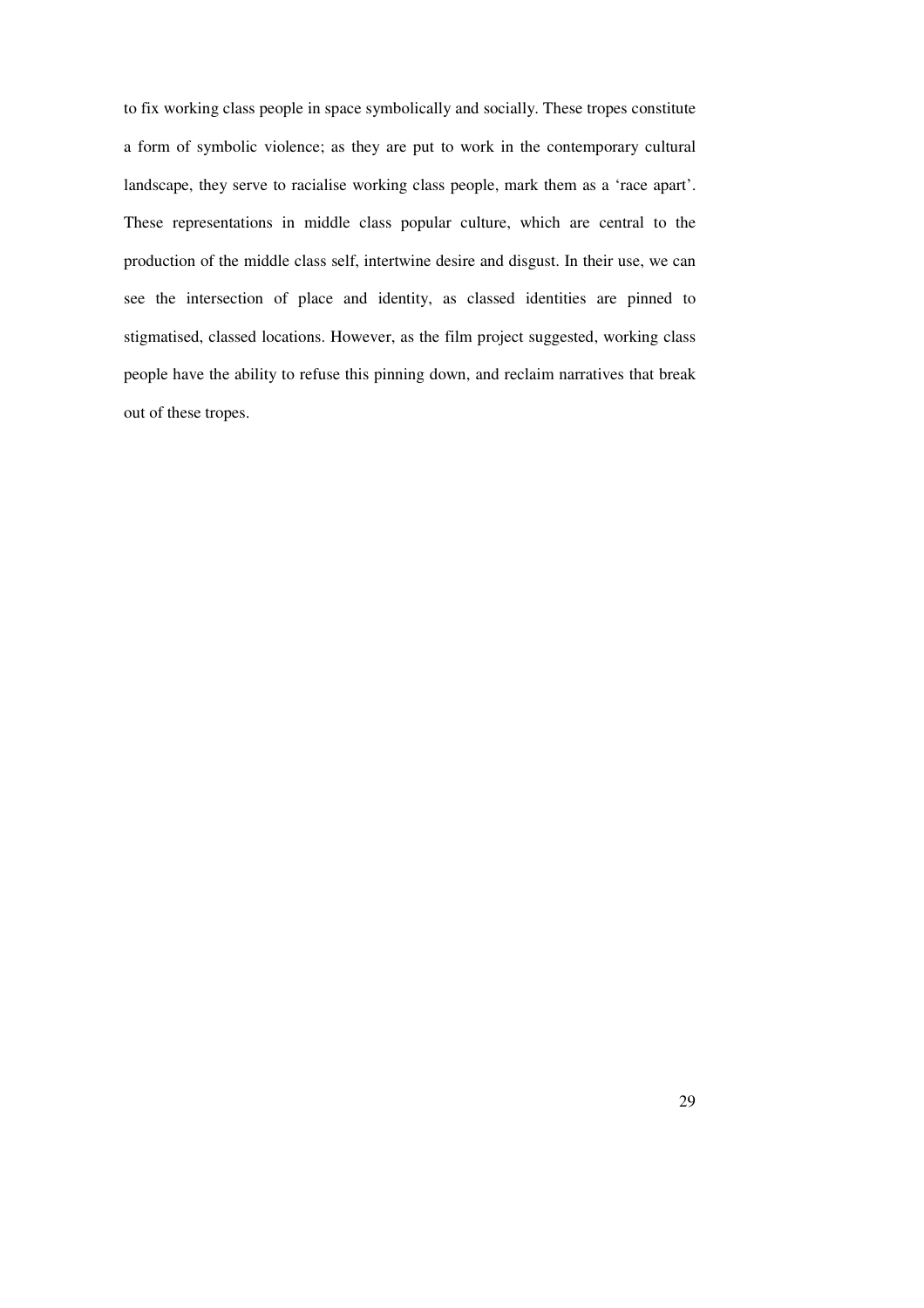# **Bibliography**

Anon. 1996. *Walter: My Secret Life.* London: Wordsworth Classic Erotica.

Back, L. 2007. *The Art of Listening.* London: Berg.

Bakhtin, M. 1968. *Rabelais and his world.* Cambridge: MIT Press.

Bakhtin, M. 1981. *The dialogic imagination: four essays*. Austin: University of Texas Press.

Bhopal, B., and Myers, M. 2008. *Insiders, Outsiders and Others: Gypsies and Identity.* Hatfield: University of Hertfordshire Press.

Bok, L. 2004. *The Little Book of Chavs: The Branded Guide to Britain's New Elite.* Bath: Crombie Jardine Publishing Limited.

Booth, C. 1903. *Life and Labour of the People of London, volume 1*, London: Macmillan.

Central Advisory Council for Education. 1967. *Children and their Primary Schools*  (*'The Plowden Report'*), London: HMSO.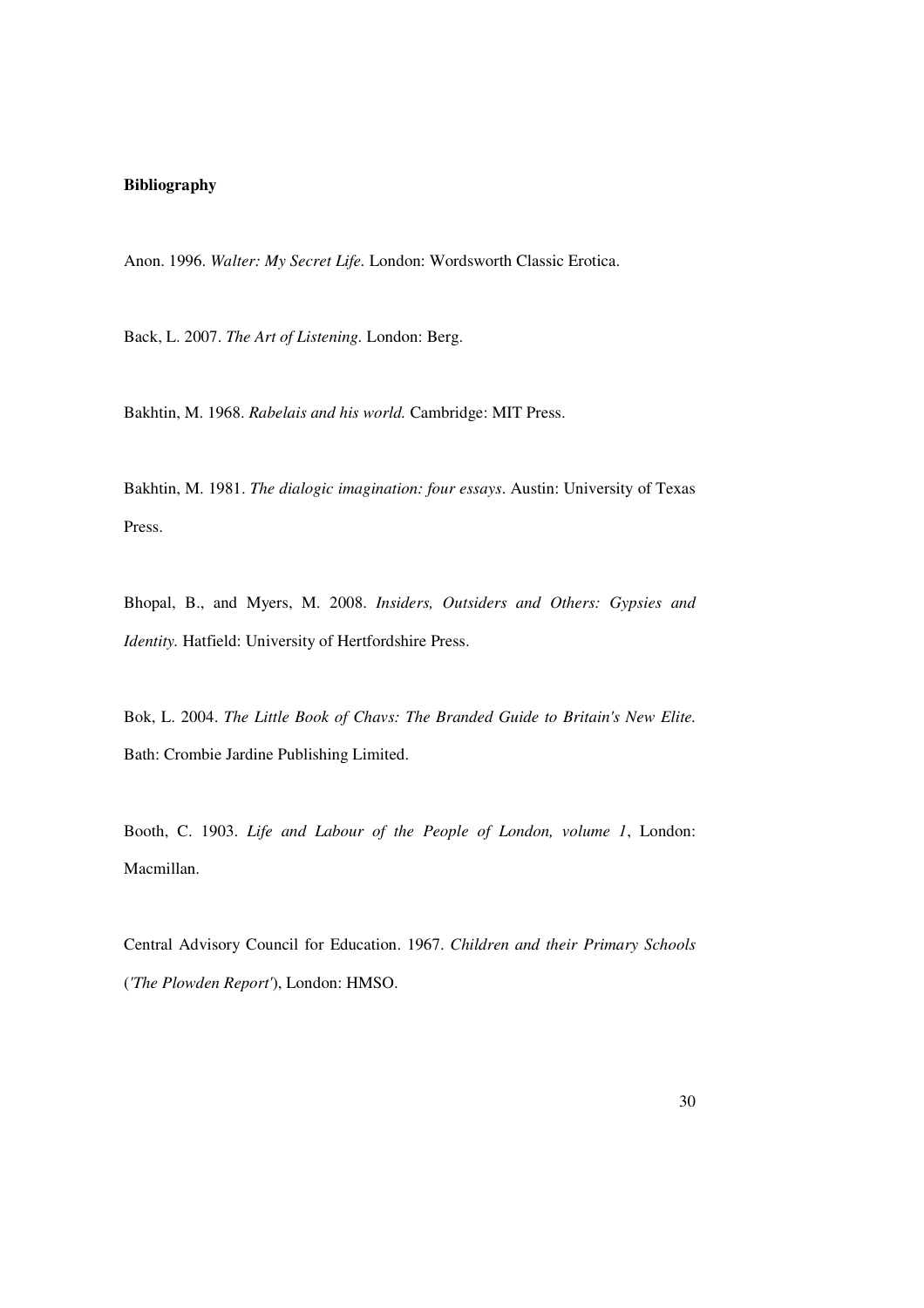Charleworth, S.J. 2000. *A Phenomenology of Working Class Experience.* Cambridge, Cambridge University Press.

Collins, M. 2004. *The Likes of Us: A Biography of the White Working Class.* London, Granta.

Crabbe, T. et al. 2006. *'Going the distance': Impact, journeys and distance travelled. Third interim National Positive Futures Case Study Research Report*. London: Home Office.

Davey Smith, G. Dorling, D, and Shaw, M. 2001. *Poverty, Inequality and Health in Britain 1800-2000: A Reader*. Bristol, Policy Press.

The Economist 2001. Down-wind and out. Poverty has clung to some parts of London for at least a hundred years. Why? *The Economist*. 13 January 2001, p.35.

Engels, F. 1973. [1845] *The Condition of the Working Class in England.* London, Lawrence and Wishart.

Fried, A. and Elman. R.M. 1969. *Charles Booth's London.* London: Hutchinson.

Finch, L. 1993. *The Classing Gaze: Sexuality, Class and Surveillance*. New South Wales, Australia. Allen and Unwin.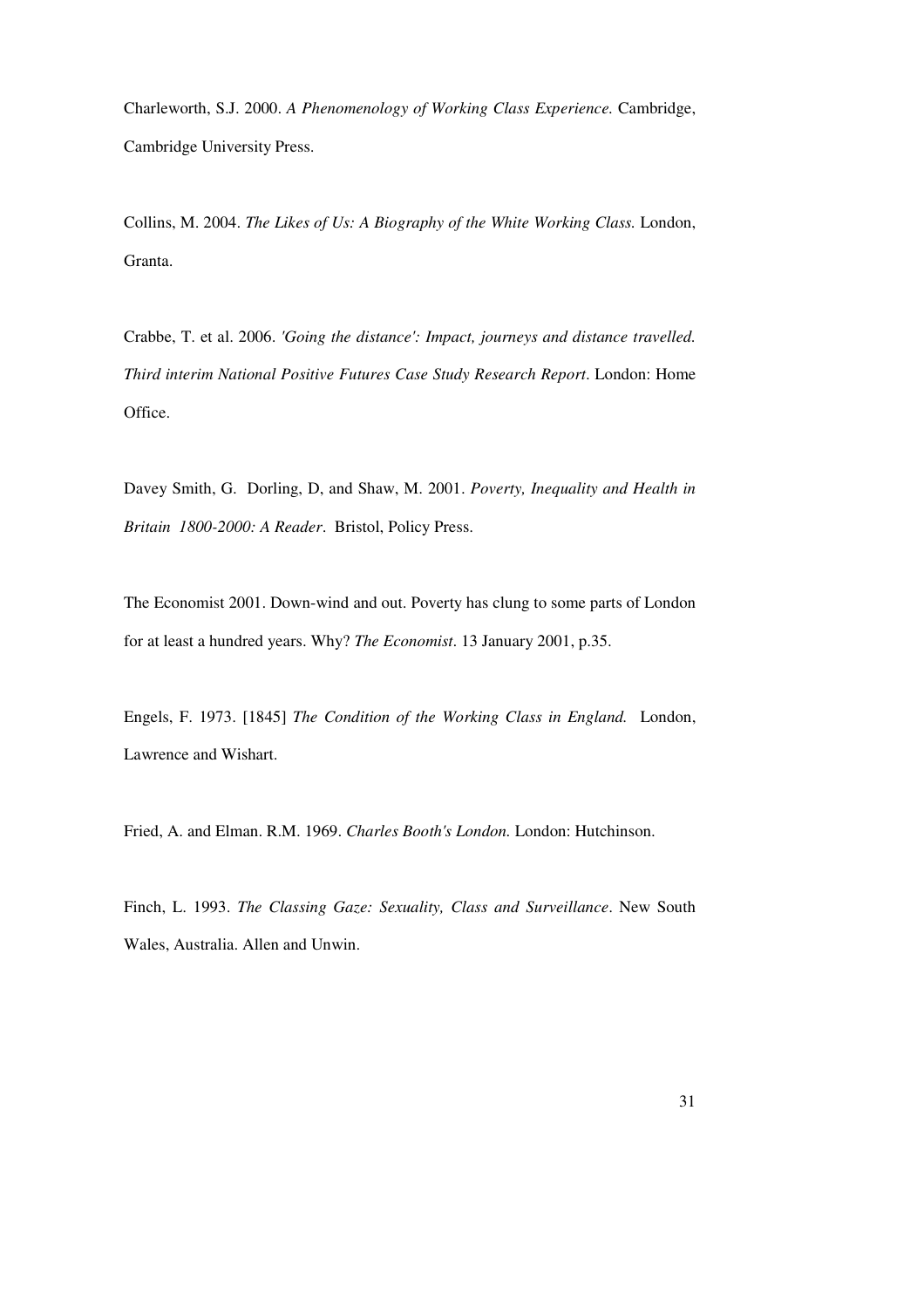Garrett P.M. 2007. Making "Anti-Social Behaviour": A Fragment on the Evolution of "ASBO Politics" in Britain. *British Journal of Social Work*, 37, 839–856.

Geoghegan, T. 2008. How offensive is the word "pikey"? BBC News 11 June 2008 http://news.bbc.co.uk/1/hi/magazine/7446274.stm

Gidley, B 2000. *The Proletarian Other: Charles Booth and the Politics of Representation*. London: Goldsmiths University of London.

Gidley, B. and Rooke, A. with Lelliott, S. and Humphry, D. 2008. *Learning from the Local: The Newtown Neighbourhood Project.* London: Goldsmiths University of London./West Kent Extra.

Gillies, V. 2005. Raising the "Meritocracy": Parenting and the Individualization of Social Class. *Sociology*, 39 (5), 835-853.

Haylett, C. 2001. Illegitimate Subjects? Abject Whites, Neoliberal Modernisation and middle Class Multiculturalism. *Environment and Planning D: Society and Space*, 19 (3), 351-370 *.* 

Haylett, C. 2003. Culture, Class and Urban Policy: Reconsidering Inequality. *Antipode*, 29 (1), 1–31.

Hayward, K., and Yar, M. 2006. The "Chav" Phenomenon: Consumption, Media and the Construction of a New Underclass. *Crime, Media, Culture* 2 (1), 9-28.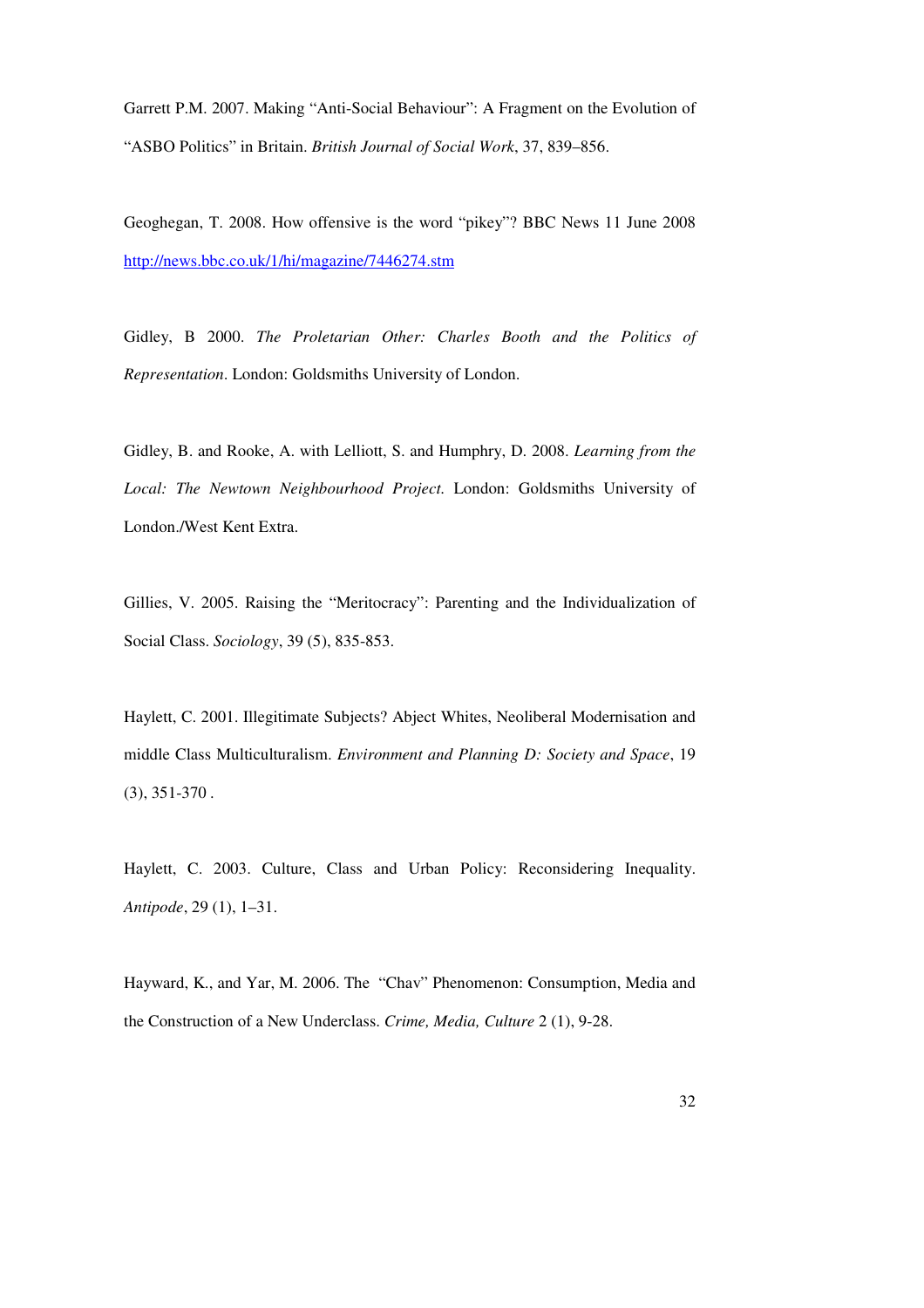Hewitt, R. 2005. *White Backlash and the Politics of Multiculturalism*. Cambridge, Cambridge University Press.

Hirsch, D. 2004. *Strategies against poverty: A shared road map.* York: Joseph Rowntree Foundation.

Johnson, P. 2008. Rude Boys: The Homosexual Eroticization of Class. *Sociology,* 42  $(1), 65-82.$ 

Lawler, S. 2005. Disgusted subjects: the making of middle-class identities. *The Sociological Review*, 53 (3), 429-446.

Lefebvre, H. 1991. *The Production of Space*, Oxford: Basil Blackwell.

Levitas, R, 2005*. The Inclusive Society, Social Exclusion and New Labour.* Hampshire, Palgrave.

Lupton, R. 2003a.. '*Neighbourhood Effects': Can we measure them and does it matter?* CASEpaper 73. Centre for the Analysis of Social Exclusion: London School of Economics.

Lupton, R. 2003b. *Poverty Street: The dynamics of neighbourhood decline and renewal*. CASEbrief 25. Centre for the Analysis of Social Exclusion: London School of Economics.

Formatted: English (U.S.)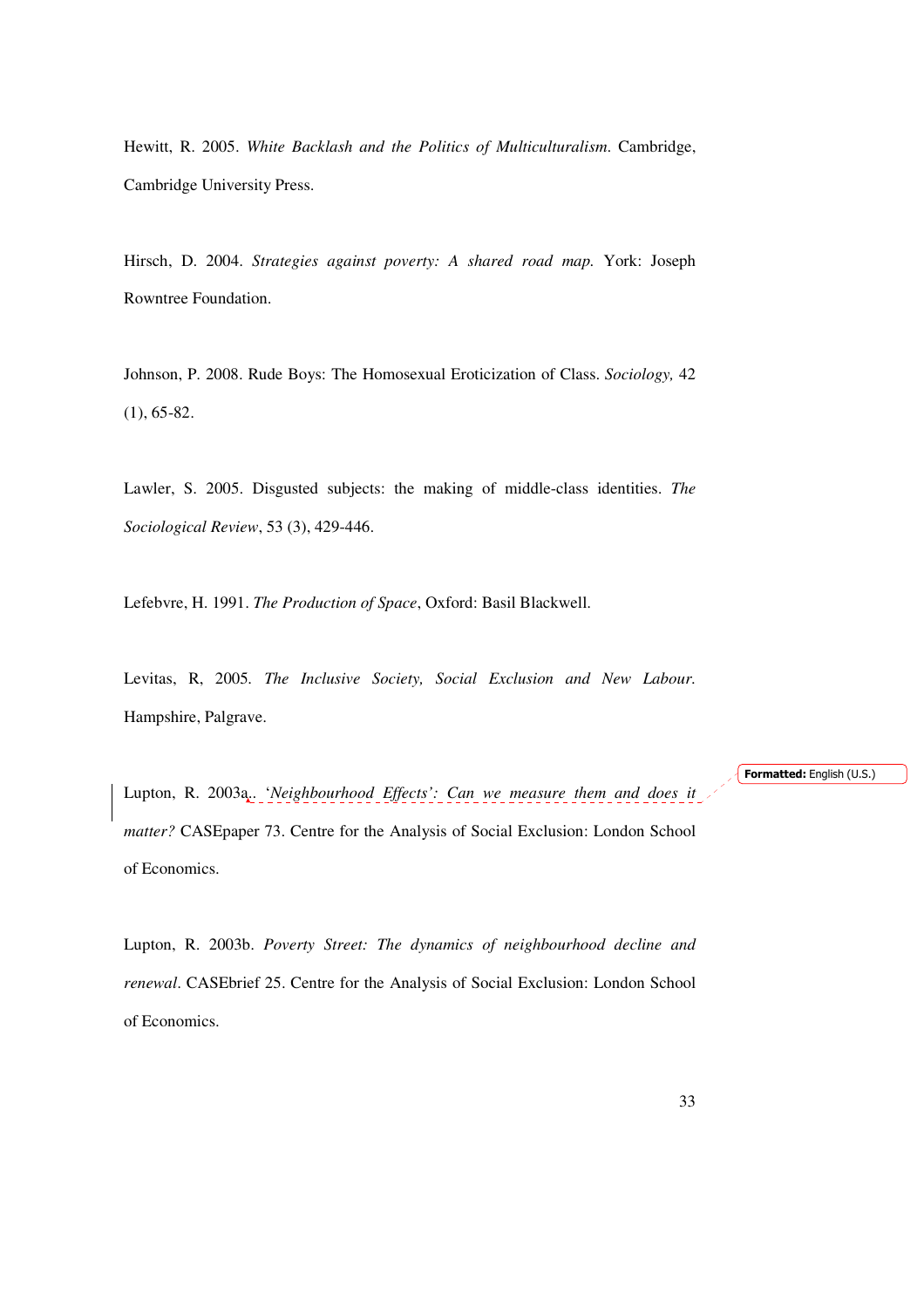Lupton, R 2004. *Do Poor Neighbourhoods Mean Poor Schools?* London: CASE Working Paper.

McKenzie, L. 2008., Social or Spatial Exclusion: How White Working Class Mothers of 'Mixed Race' Children 'Manage', Accept or Reject Inequality, Stigma and Stereotype: An outline of a Study Set in St Ann's in Nottingham. CRESC, Manchester: *Putting Pierre Bourdieu to Work conference* 

McRobbie, A. 2004. Notes on "What not to wear" and post-feminist symbolic violence, in *Feminism After Bourdieu* edited by Adkins, L. and Skeggs, B. Oxford. Blackwell.

Morris, Lydia 1994. *Dangerous Classes: The Underclass and Social Citizenship.*  London: Routledge

Mumford, Katherine and Power, Anne 2004. 'Abandonment as Opportunity' *Manchester/Liverpool II* Berlin: Shrinking Cities, 14-16.

Munt, S. 2008.. *Queer Attachments: The Cultural Politics of Shame*. Farnham, Ashgate.

Nayak, A. 2003 *Race, Place and Globalization: Youth Cultures in a Changing World.* Oxford, Berg.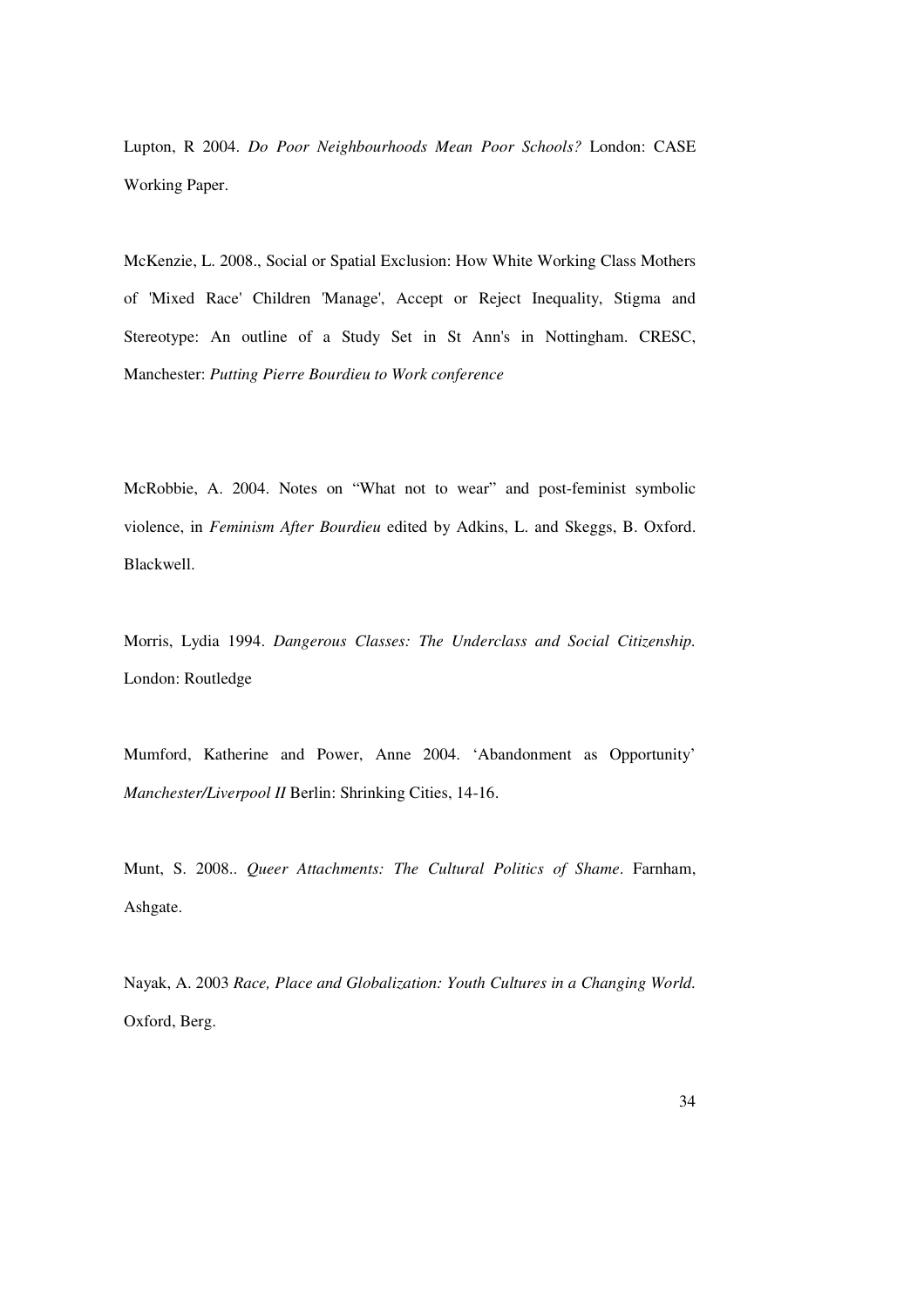Nunn, H. and Biressi, A. 2008. Reflections on the "Undeserving Poor". *Soundings Class and Culture Debate*  http://www.lwbooks.co.uk/journals/soundings/class\_and\_culture/nunnbiressi.html

Piachaud, D. 2002. Capital *and the determinants of poverty and social exclusion*. CASEpaper 60. Centre for the Analysis of Social Exclusion: London School of Economics.

Puwar, N. 2004. *Space Invaders: Race, Gender and Bodies Out of Place*. Oxford, Berg.

Räthzel, N., Cohen, P., Back, L., Keith, M. and Hieronymus, A. 2008. *Finding the way home: young people's stories of gender, ethnicity, class, and places in Hamburg and London*, Göttingen: V&R unipress

Reay, D. and Lucey, H. 2000. "I Don't Really Like It Here But I Don't Want To Be Anywhere Else": Children And Inner City Council Estates. *Antipode*, 32 (4), 410–428

Robson, G. 2000. *'No one likes us, we don't care': The Myth and Reality of Millwall Fandom.* Oxford, Berg.

Rooke, A., Gidley, B., Shukra, K., Humphry, D. 2005. *No Ball Games Here: The Hyde Sport Inquiry Report*. London: Goldsmiths.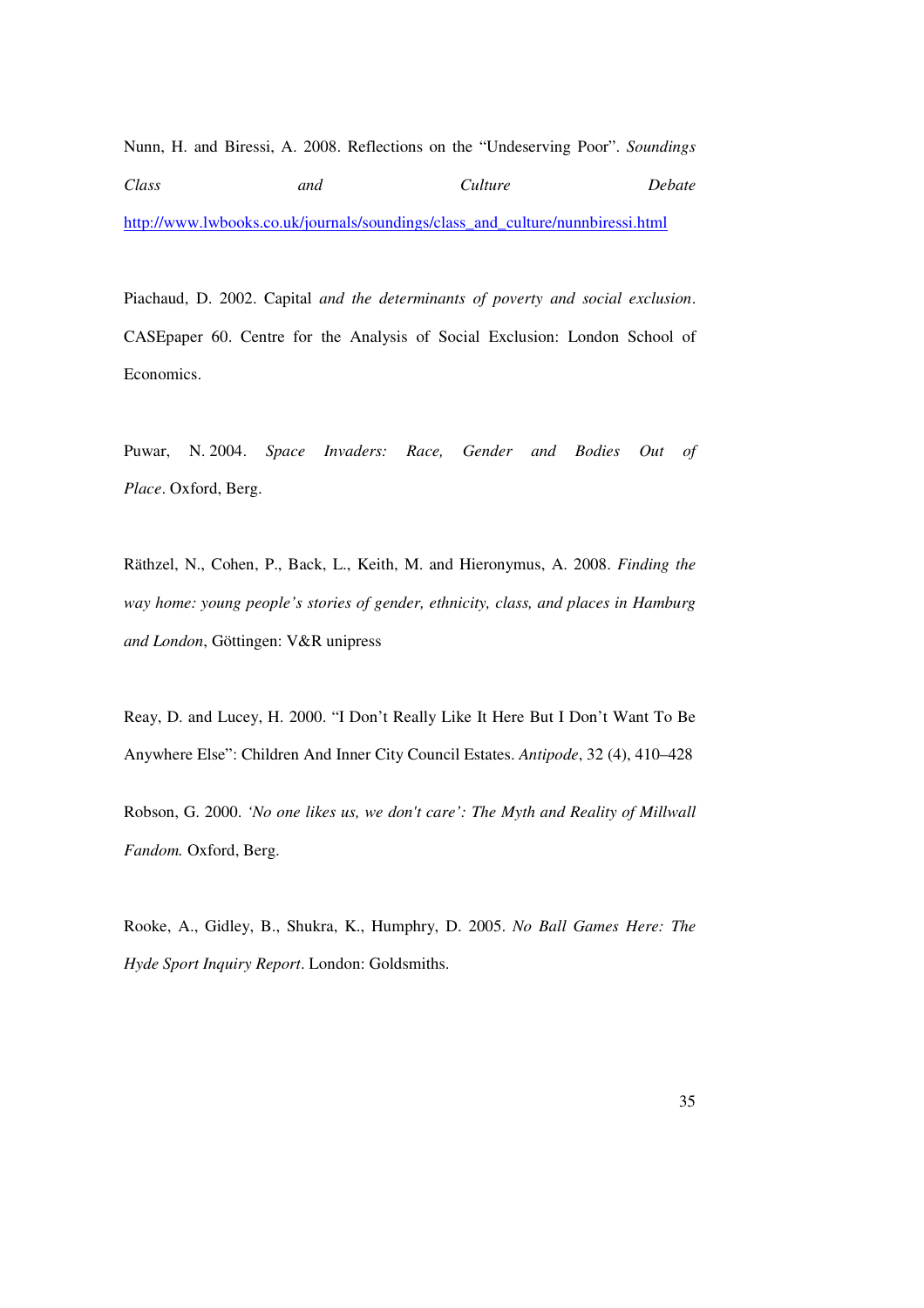Sadler, J. 2008. Implementing the Youth "Anti-social Behaviour" Agenda: Policing the Ashton Estate *Youth Justice*, 8 (1), 57-73.

Scott, J. 1990. *A Matter of Record.* Cambridge: Polity Press.

Skeggs, B. 1997. *Formations of Class and Gender – Becoming Respectable.* London, Sage.

Skeggs, B. 2004. *Class, Self and Culture*. London, Routledge.

Skeggs, B. 2005. *Respectability: becoming a proper person.* Inaugural lecture, Goldsmiths, University of London.

Simey, T.S. and M.B. 1960. *Charles Booth: Social Scientist.* Oxford, Oxford University Press.

Smith, G. 1999. *Area-based initiatives: The rationale and options for area targeting*. CASEbrief 11. Centre for the Analysis of Social Exclusion: London School of Economics.

Stallybrass, P and White, A. 1986. *The Politics and Poetics of Transgression.* London, Methuen.

Stedman Jones, G. 1984. *Outcast London.* London: Penguin.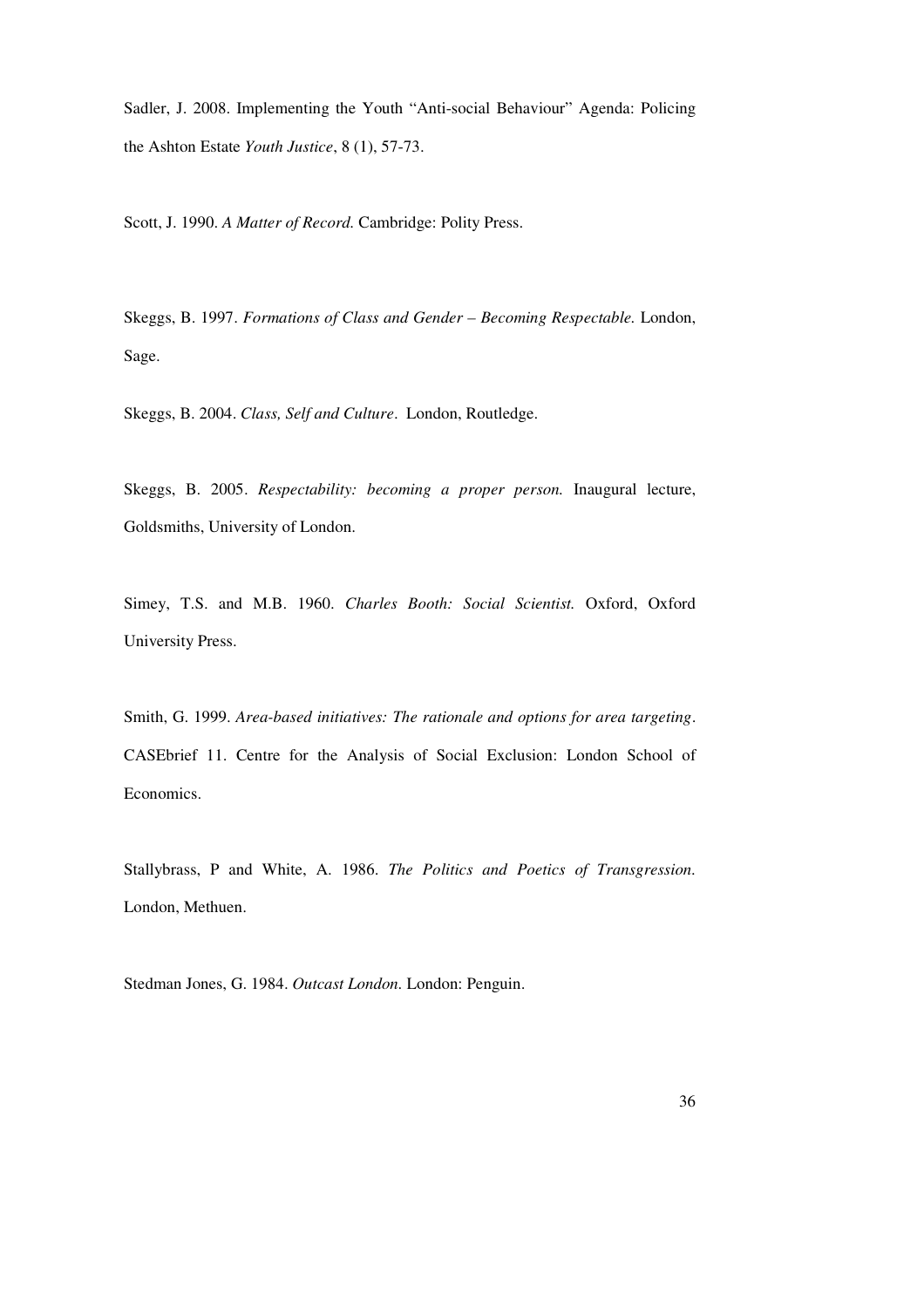Tonkiss, F. 2000. Social justice and the city: equity, cohesion and the politics of space, in *A Companion to the City*, edited by Bridge, G. and S. Watson, S*.* Oxford: Blackwell, 2000, 591-98.

Tyler, I. 2006. Chav Scum: The Filthy Politics of Social Class in Contemporary Britain. *Feminist Media Studies*, 9 (5)

Vaughan, L., et al. 2005. Space and Exclusion: Does Urban Morphology play a part in social deprivation? *Area* 37 (4)**,** 402-412**.**

Walkowitz, J. 1994. *The City of Dreadful Delight.* London, Virago.

Wray, M. and Newitz, A. (eds). 1997. *White Trash: Race and Class in America*. London: Routledge.

Wallace, M. and Spanner, C. 2004. *Chav! A User's Guide to Britain's New Ruling Class.* London, Bantam Books.

Wallace, M. and Spanner, C. 2006. *How to Get an ASBO.* London, Virgin Books.

Ware, V. and Back, L. 2002. *Out of Whiteness: Color, Politics and Culture.* Chicago and London: University of Chicago Press.

Weeks, J. 1989. *Sex, Politics and Society. The Regulation of Sexuality since 1800*, London: Longman.